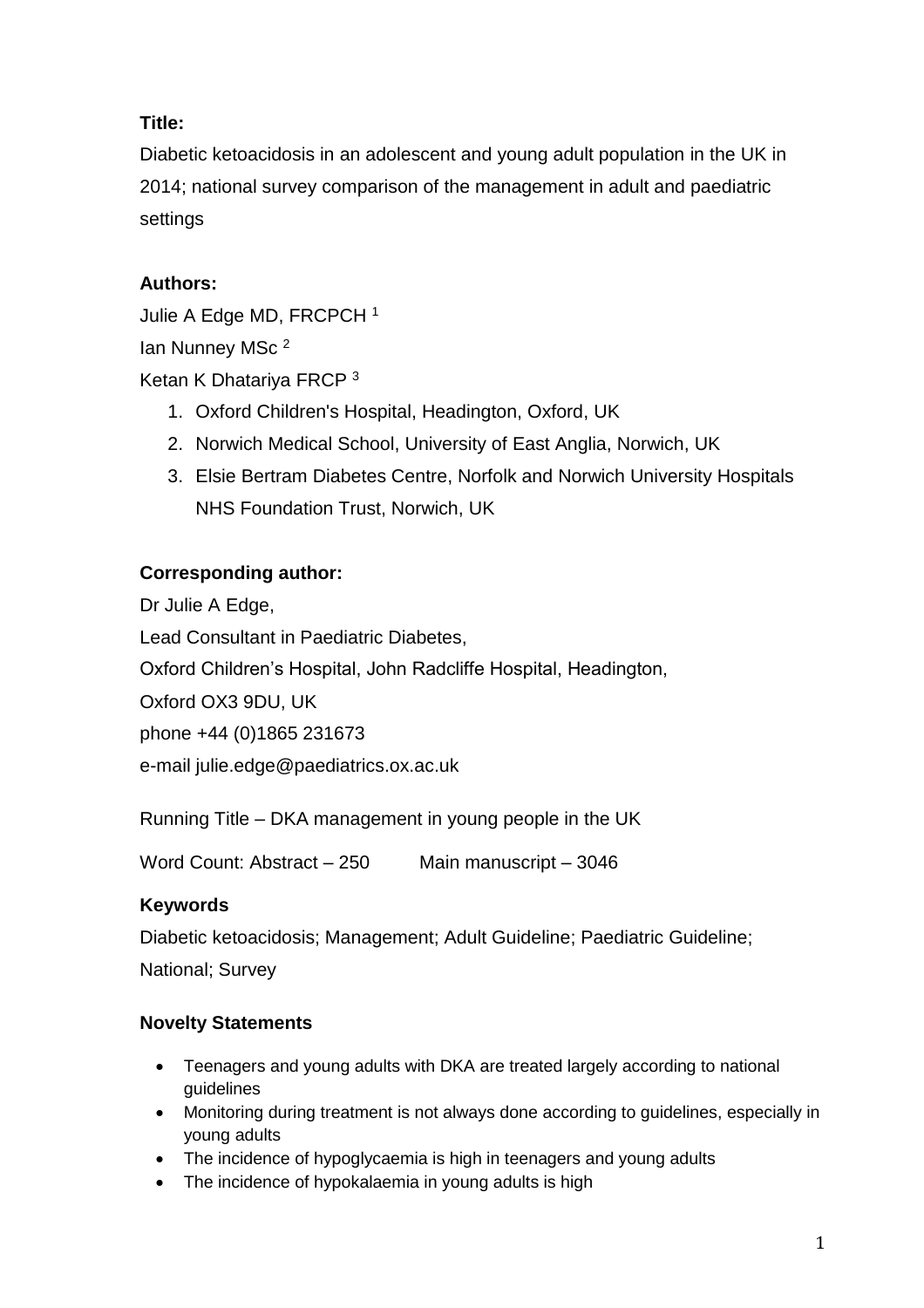#### **Abstract**

#### **Objectives**

Management of diabetic ketoacidosis (DKA) in young people differs in the UK between adult and paediatric services, but outcomes and extent of use of national guidelines are unknown.

#### **Methods**

A standardised questionnaire was sent to all paediatric  $KDD1$  and adult diabetes services in England, requesting details of all DKA admissions in young people over the age of 14 years in Paediatric services ('paediatrics'), and in young adults up to the age of 22 years in Adult services ('adults').

#### **Results**

64 'adult' patients aged 22 or under were reported (mean 19.2yr); 7 were aged between 10 and 16yr. 71 'paediatric' patients were reported (mean 14.9yr; range 11-18). 85% paediatric and 69% adult patients K Exp<sub>2</sub> were treated according to national quidelines.  $89\%$  adult and 99% paediatric patients  $|<sub>KD3</sub>|$ were treated with 0.9% saline and fixed-rate insulin infusions; 16% adults had an insulin bolus. Insulin treatment was delayed in paediatric compared with adult patients (100min vs 39min, p<0.001).

23% of potassium levels in adult and 8.8% in paediatric patients were below 3.5mmol/l (p< 0.005). Lowest mean potassium levels were 3.8mmol/l in paediatric and 3.5mmol/l in adult patients (p<0.005). Hypoglycaemia occurred in 42.3% paediatric and 36% adult patients.

Time to resolution was similar in adult (18.2hr) and paediatric patients (16.0hr), as was duration of hospital stay (2.53 vs 2.35 days).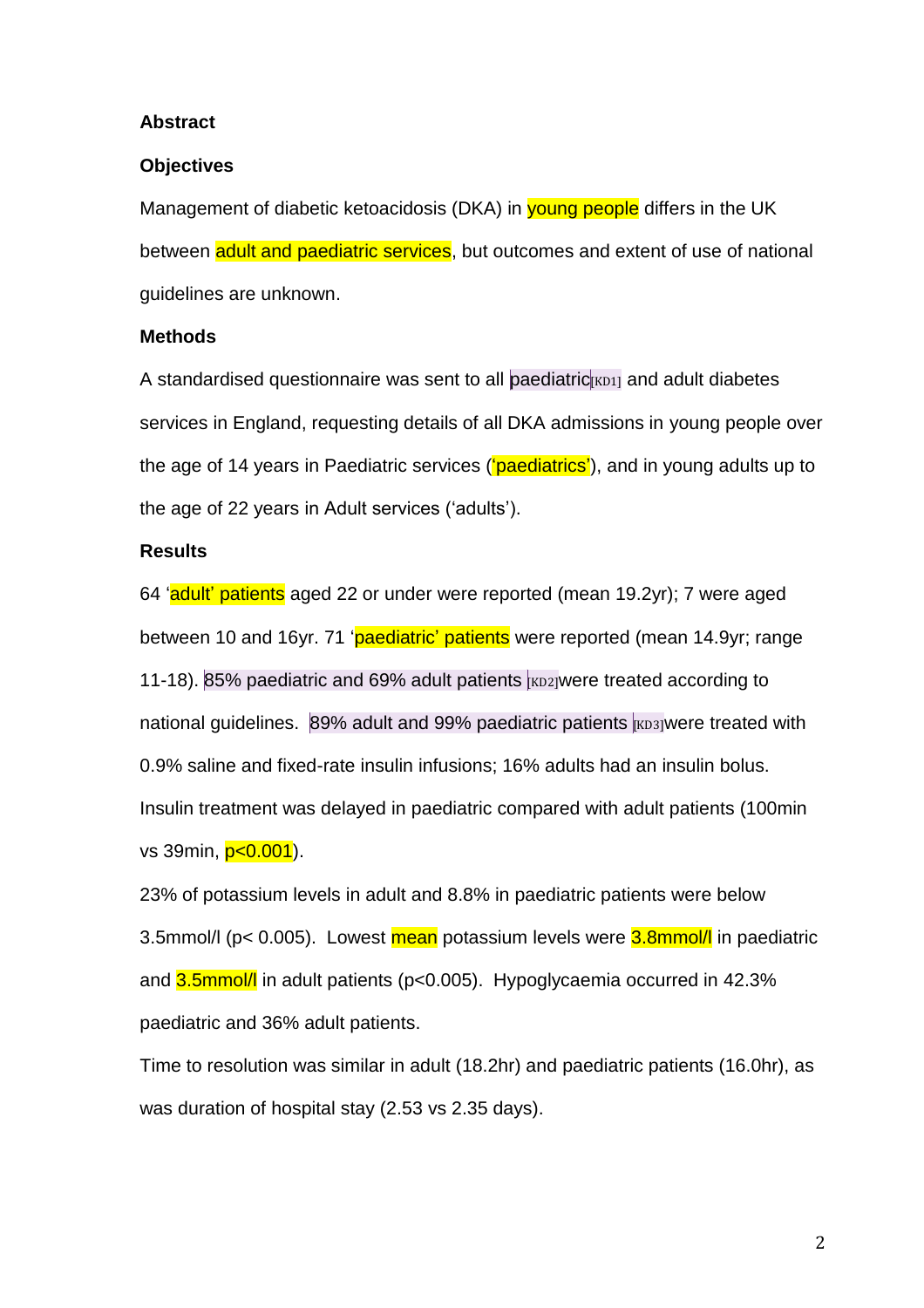# **Conclusions**

Young people are treated according to national guidelines, but the quality of monitoring was variable in both paediatric and adult settings. The incidence of hypoglycaemia and hypokalaemia was unacceptably high.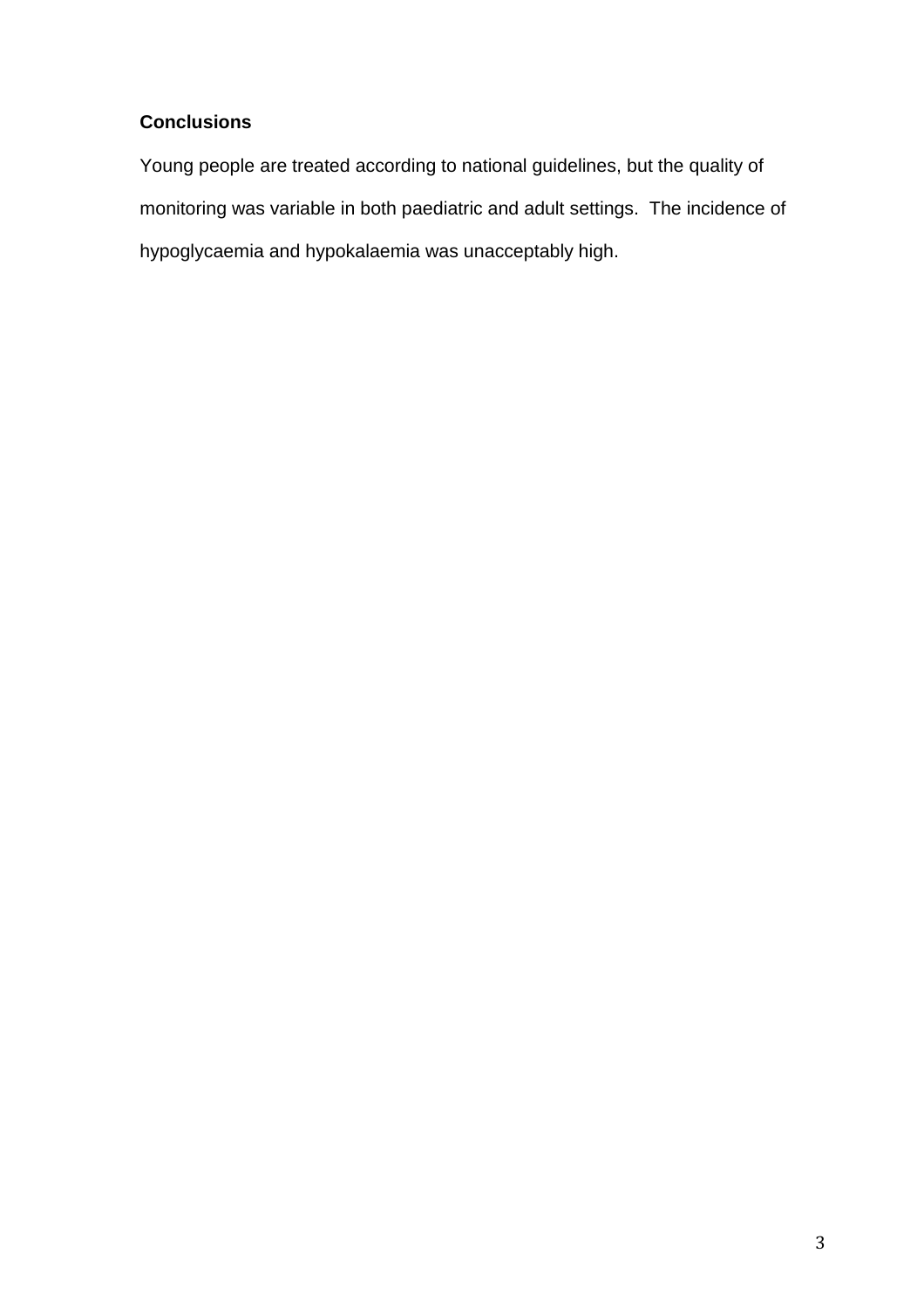Diabetic ketoacidosis (DKA) is a common cause of hospital admission and a significant contributor to mortality and morbidity in people with type 1 diabetes [1,2]. Guidelines for the management of DKA in children have been available in the UK through the British Society of Paediatric Endocrinology and Diabetes (BSPED) since 1994 and are now widely used in paediatric departments [3]. Management guidelines have developed over the last 20 years to take into account emerging evidence for the prevention of cerebral oedema, which is the most serious complication of DKA in children and young people [4]. This includes reduced fluid volumes, delay in starting insulin infusion and emphasis on close monitoring [5,6,7].

The management of DKA in adults has historically involved giving significantly larger amounts of fluid in rehydration, and the use of variable insulin doses. In 2010 the UK Joint British Diabetes Societies (JBDS) published national guidance on the management of DKA [8,9], and revised this in 2013 [10]. These guidelines have become more similar to paediatric guidelines in that recommended fluid volumes have been reduced, and a weight based, fixed rate intravenous insulin infusion is advised. Guidance on fluid type and potassium replacement is also given [11].

Alongside a national survey of the management of DKA in adults against the standards in the JBDS guidelines, whose results have been reported elsewhere [12], we also conducted a survey of the management and outcomes of DKA in teenagers in paediatric services.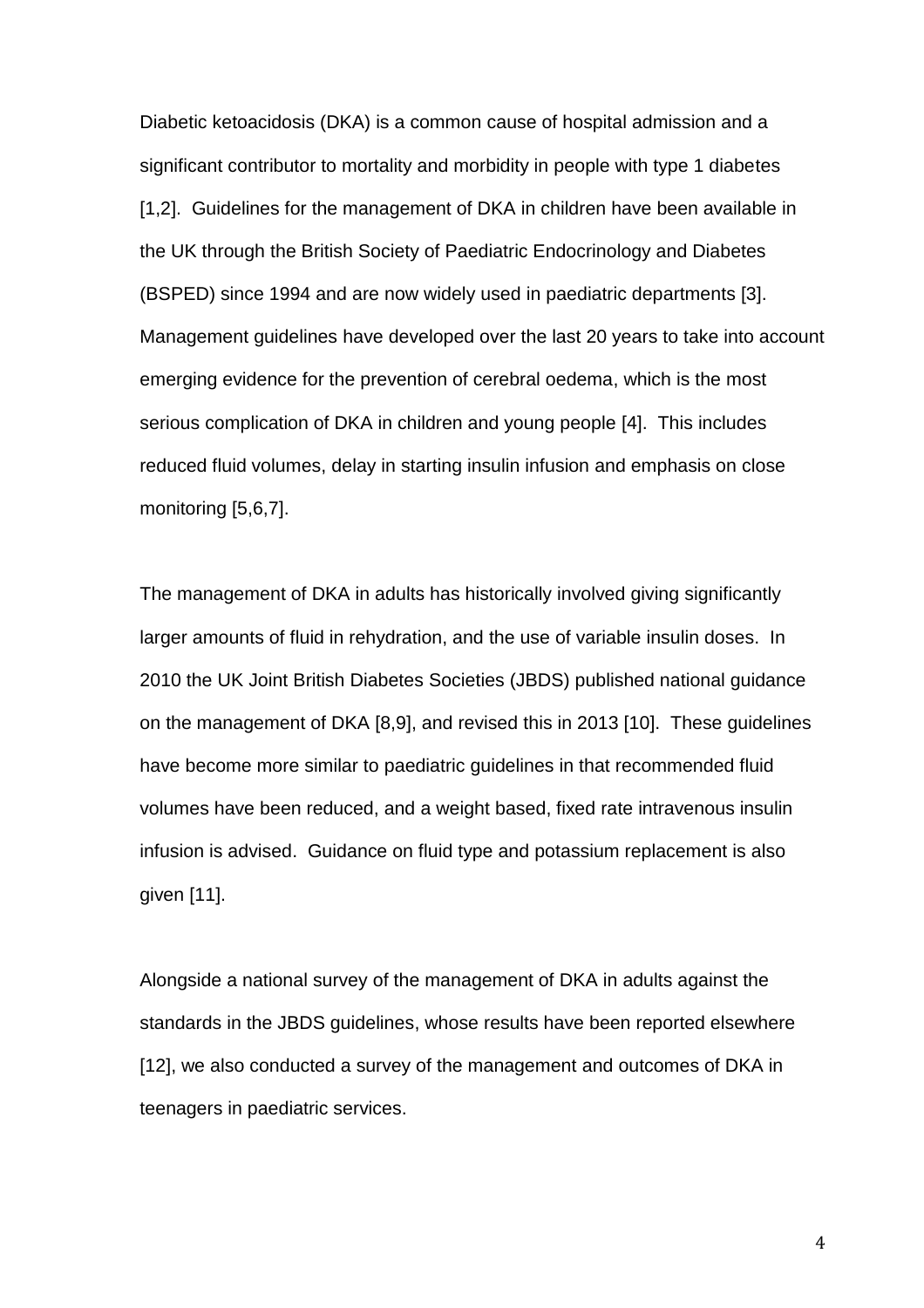The aim of this joint survey was to examine the quality of management of young people (under the age of 22 years) against the JBDS guidelines [9 KD4 ] in adult services, and the BSPED guidelines [3] for paediatric services, and study the differences in management and outcomes.

#### **Research Design and Methods**

A data collection questionnaire was developed using the 2013 JBDS guideline as a template [9]<sub>[KD5]</sub>. The questionnaire was adapted slightly for paediatric services as some questions were not appropriate, although the majority remained the same [See online materials - Appendices 1 and 2].

Adult services were identified through the databases of Diabetes UK, the Association of British Diabetologists and the Diabetes Inpatient Specialist Nurse UK Group. Paediatric diabetes services were identified through the Regional Paediatric Diabetes Networks and the Association of Children's Diabetes Clinicians. The questionnaires were sent out by email to all 220 UK specialist adult diabetes teams and 185 paediatric diabetes services in England and Wales. One clinician from each service was asked to fill in a single form for each of the subsequent 5 patients at their institution (for paediatrics, those over the age of 14) with a diagnosis of DKA and return them between May and December 2014.

For this comparison of teenage and young adult DKA, all the paediatric responses were included as well as the adult responses relating to young people aged 22 and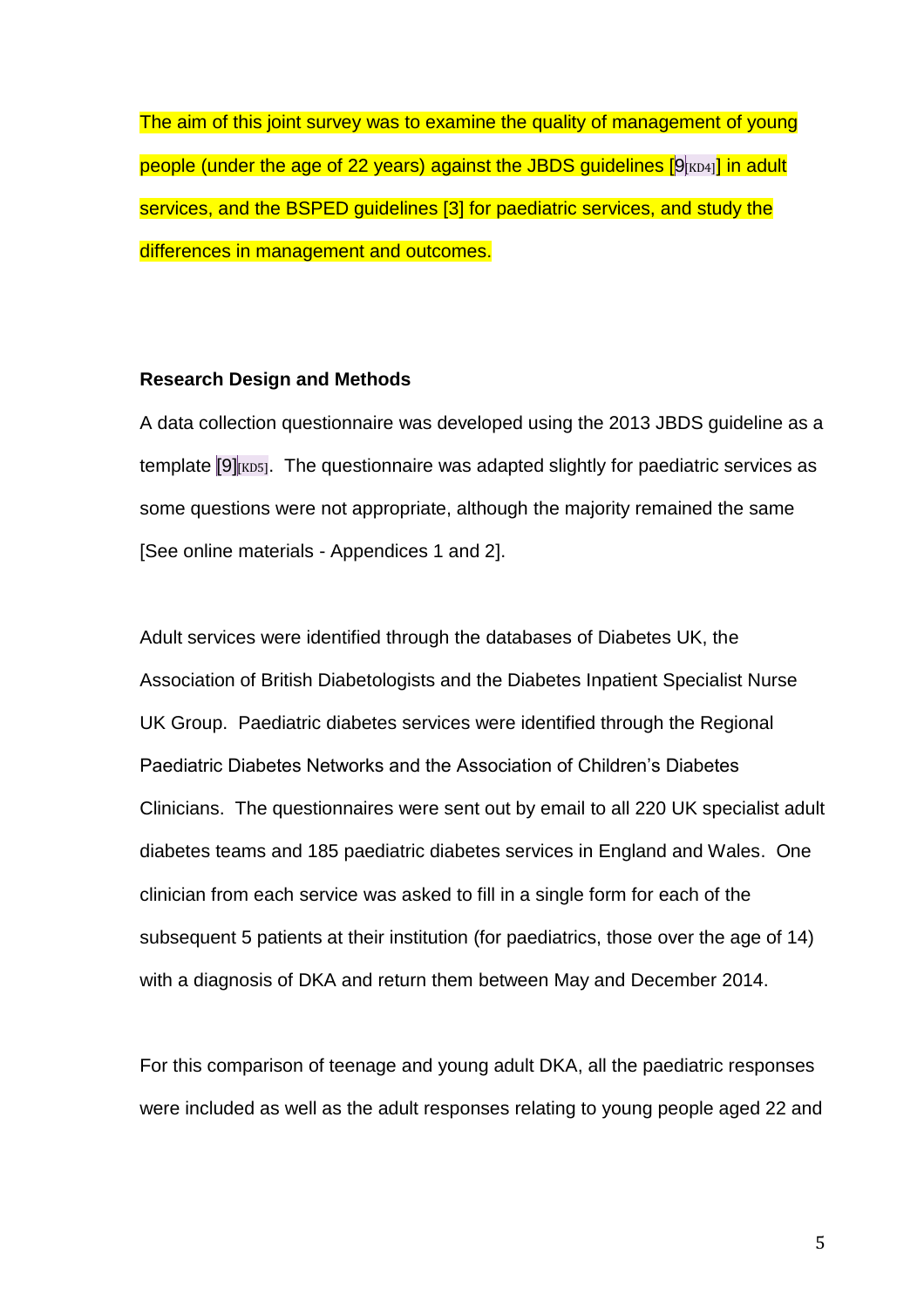under. These are termed 'paediatric' and 'adult' regardless of the age of the patient.

#### T-tests and analysis of variance (ANOVA) were used to compare groups.

The Clinical Audit and Improvement Department of the Norfolk and Norwich University Hospitals NHS Foundation Trust deemed this survey a service improvement exercise and confirmed that the project did not require multi-site ethical, research governance or audit approval.

#### **Results:**

#### *Clinical details*

**Paediatric** - 71 forms were received from 56 hospitals. Each form represented an individual admission for a unique patient. The mean age was 14.9 years (SD 1.4). **Adult –** of the 283 forms received in the full adult survey, 64 patients were aged 22 or under. The mean age of this group was 19.2 years (SD 2.3). Adult physicians reported 7 younger teenagers aged 10 to 16 receiving DKA management from adult teams. These children and young people were cared for in adult environments using the adult guidelines.

The participating hospitals reporting these patients are listed in Appendix 3. The forms were completed by a mix of consultants, trainees and diabetes specialist nurses.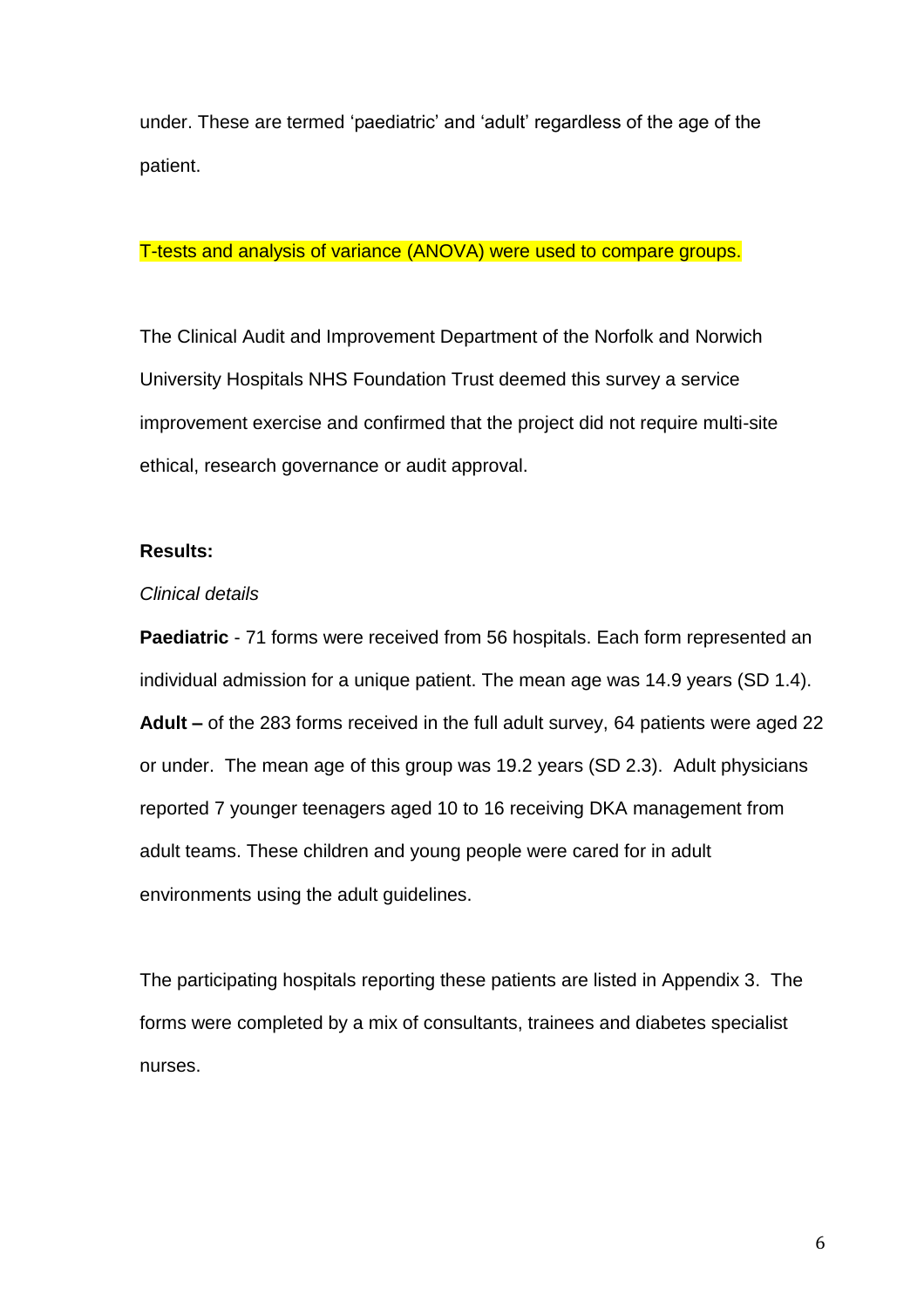The median length of stay in the paediatric patients was 1.85 days (IQR 1.00, 2.74) with a mean of 2.35 days (SD 2.3), and in the adult patients was 2.0 days (IQR 1.12, 2.67) with a mean of 2.53 days (SD 2.4),  $p=0.3$ . One paediatric patient and 6 adult patients developed DKA as an existing in-patient. Table 1 shows the clinical site of care of the patients.

37.2% of paediatric patients and 42.2% of adult patients had had at least 1 previous admission for DKA in the preceding 12 months (median 2, range 1 - 7). Reasons for admission in DKA are given in Table 2. Only 1 paediatric patient (1.6%) and 3 adult patients (4.7%) in these cohorts had DKA as the new presentation of Type 1 diabetes.

#### *Diagnosis criteria and adherence to guidelines*

Admission mean pH ( $\pm$ SD) was 7.17 ( $\pm$ 0.19) in paediatric and 7.15 ( $\pm$ 0.20) in adult patients. Mean plasma glucose was 25.0mmol/l (±6.9) in paediatric and 26.8mmol/l  $(\pm 8.5)$  in adult patients, and mean bicarbonate was 11.3mmol/l  $(\pm 4.3)$  in paediatric and 11.0mmol/l (±4.7) in adult patients. Mean blood ketone level was 5.65 mmol/l ( $\pm$ 1.15) in paediatric and 5.45 mmol/l ( $\pm$ 1.44) in adult patients. There were no differences between the adult and paediatric patients in any of these criteria. 11 paediatric and 9 adult patients did not have blood ketone measurements.

Four paediatric patients and 7 adult patients had a pH of 7.3 or greater but only 1 adult patient did not have DKA on any criterion. One paediatric patient had a pH >7.3, bicarbonate of >15 but no blood ketone measurement although urine ketones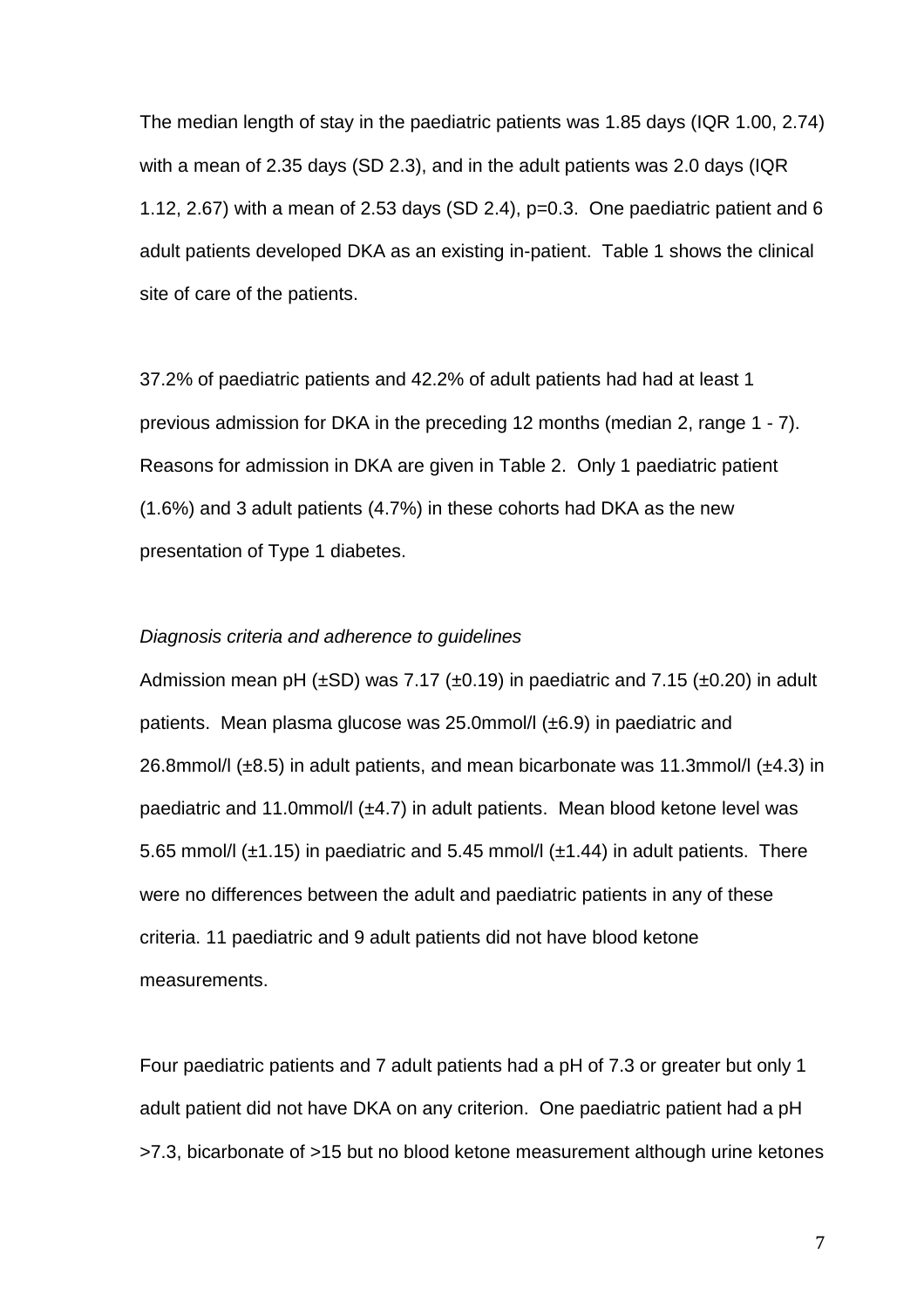of 4+. These patients were still included in the analysis as their management was the same as the remainder.

# Details of treatment given and investigations carried out during the first 24 hours are shown in Table 3.

87% adult units and 96% of paediatric units reported that they followed national guidelines. However only 60 paediatric patients (84.5%) were treated according to BSPED guidelines (7 were not and 4 missing), and only 49 adult patients (76.6%) were treated according to JBDS guidelines (9 were not and 6 missing).

#### *Fluid*

Intravenous 0.9% sodium chloride solution was first started a median of 34 minutes after admission (IQR 18, 78) in paediatric patients and 36 minutes after admission (IQR 15, 80) in adult patients. 45 of the paediatric patients were given a 0.9% sodium chloride bolus dose (their mean pH was  $7.14 \pm 0.15$ ) and 23 were not (mean pH  $7.23 \pm 0.05$ , p=0.005). Table 3 shows issues surrounding the diagnosis and management of the patients during the first hour after admission. Senior review (i.e. registrar or consultant) occurred within the first 12 hours in 76% paediatric patients and 84% of adult patients.

#### *Insulin*

An insulin bolus was given to 11 (17%) adult patients; 2 of these had severe DKA with a pH of less than 7.1, and two were under the age of 18 years. Bolus doses were not used in paediatric care. Time from diagnosis to starting intravenous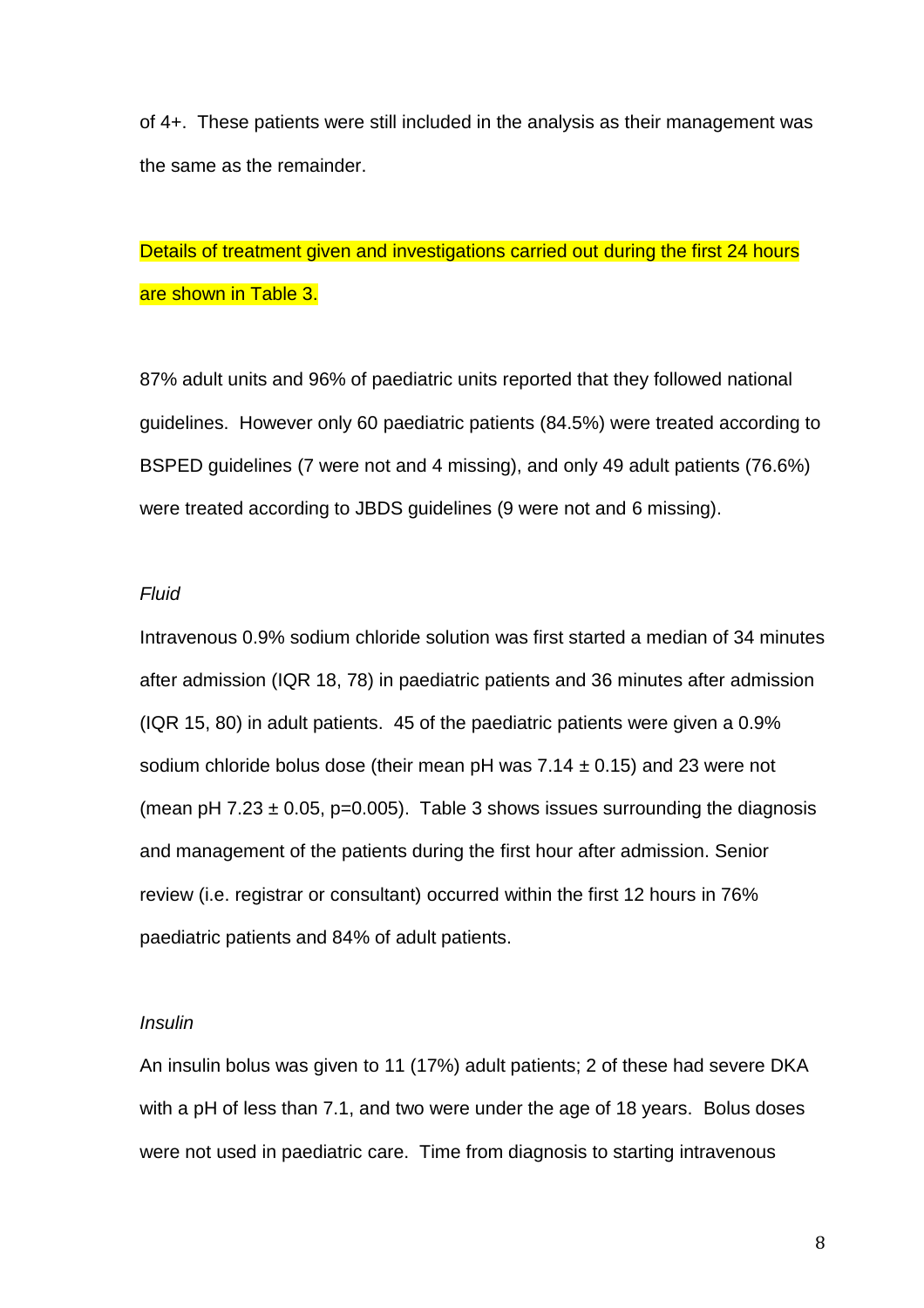insulin infusion was 39 minutes (IQR 19, 72) in adult patients and 100 minutes (IQR 84, 116) in paediatric patients (p<0.001). Of the paediatric patients, 61 started on an infusion rate of 0.1 Units/kg/hr, and 9 started at a rate of 0.05 Units/kg/hr. Although the mean pH of the two groups was no different (7.17  $\pm$  0.02 vs 7.14  $\pm$  0.04; p=0.26), those treated with 0.05 Units/kg/hr took significantly longer to reach DKA resolution (median 21.4 hours compared with 15.3 hours; p=0.015). The small group given the lower insulin dose were younger (13.9  $\pm$  2.4 yr) than the larger group receiving the higher dose (15.0  $\pm$  1.8 yr; p<0.02). As the majority of the adult patients were treated according to the JBDS guidelines, it was assumed that the insulin infusion was given at a rate of 0.1 Units/kg/hr. Their median time to resolution was 18.2 hours.

In patients already using long-acting insulin, this was more likely to be continued in adult patients (88%) than in paediatric patients (45%).

#### *Biochemical changes during the first 24 hours*

#### **Glucose**

44% of paediatric patients and 36% adult patients became hypoglycaemic (blood glucose (BG) levels less than 4.0mmol/l) during the first 24 hours of treatment. 18 of 57 adult patients (32%) became hypoglycaemic if the glucose concentration in the intravenous fluid was changed to 10% when the BG fell to 14 mmol/l, but 5 of 7 patients (71%) became hypoglycaemic if 10% glucose was not used. In paediatric patients, the glucose concentration was changed to 10% in 37 (of whom 16 (43%) became hypoglycaemic), but not in 27 patients (of whom 14 (52%) became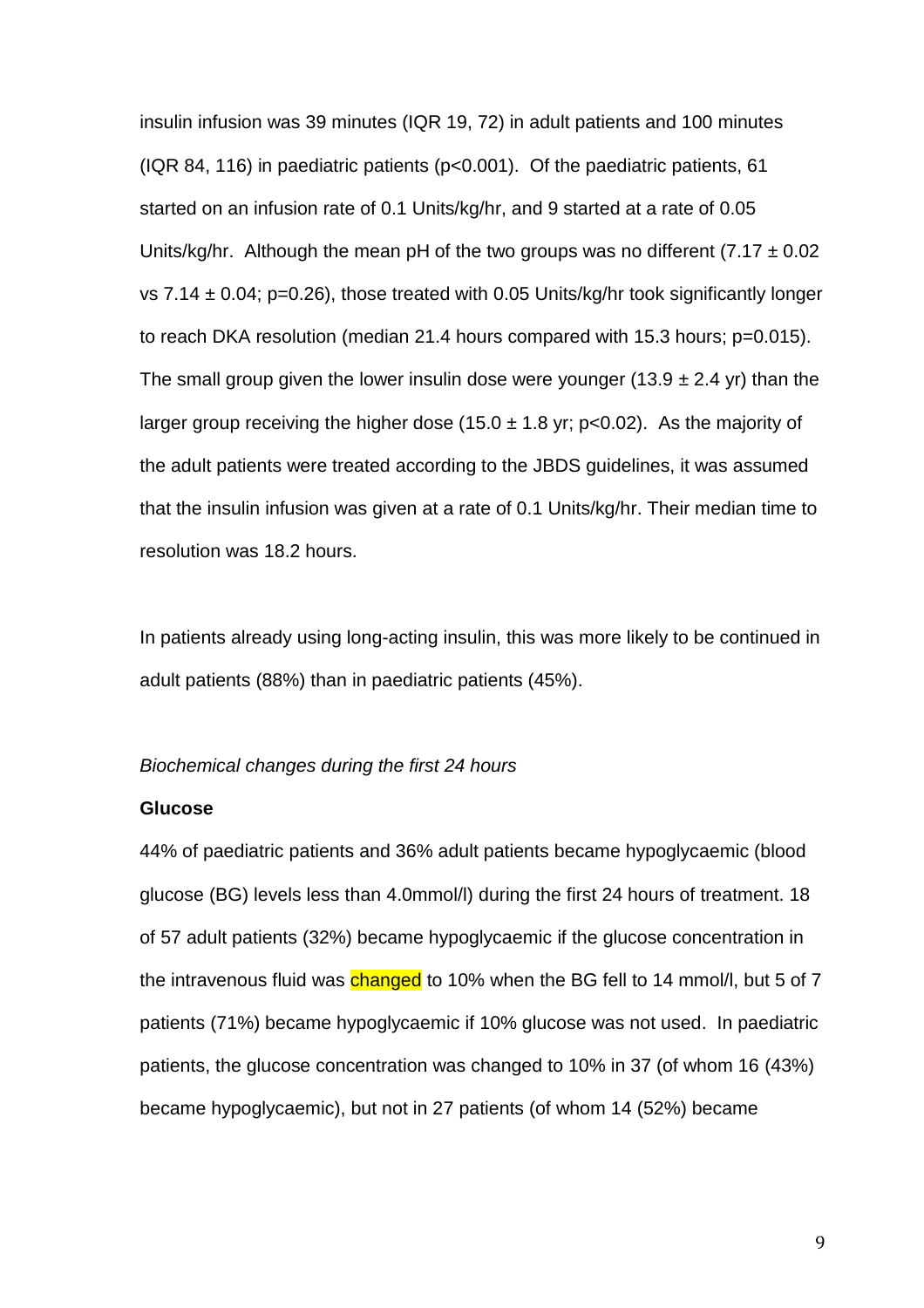hypoglycaemic). None of the paediatric patients (n=9) starting on the lower insulin infusion rate (0.05 Units/kg/hour) became hypoglycaemic during the first 24 hours.

#### **Potassium**

The mean potassium on admission was 4.8mmol/l  $(\pm 1.0)$  in paediatric patients and 4.8mmol/l (±0.8) in adult patients. Figures 1 and 2 show the changes in pH and potassium values during the course of the 24 hours following admission in both groups. Mean potassium levels gradually fell over the first 24 hours in both groups. The mean lowest recorded potassium during the admission was  $3.8$ mmol/l ( $\pm$  0.5) in paediatric patients, but  $3.5$ mmol/l  $(\pm 0.6)$  in adult patients, p<0.005. 23.6% of all potassium levels measured over the first 24 hours in adult patients, but only 8.8% in paediatric patients were below 3.5 mmol/ $\vert$  (p<0.005). Those paediatric patients starting on the lower insulin rate (0.05 Units/kg/hour) had no less hypokalaemia than those starting at the higher rate (14.3% compared with 7.9% total potassium levels less than 3.5mmol/l). In adult patients, lowest potassium levels were no lower in those given a bolus dose of insulin  $(3.8 \pm 0.4 \text{ mmol/l})$  than in those who were not  $(3.5 \pm 0.6 \text{ mmol/l}, \text{p=0.2}).$ 

There was no difference in the risk of developing either hypokalaemia or hypoglycaemia between those respondents who followed the national guidelines and those who did not.

#### *Monitoring during hospital admission*

Table 4 shows the extent of monitoring in paediatric and adult patients; paediatric patients were more likely to receive appropriate monitoring during their DKA episode.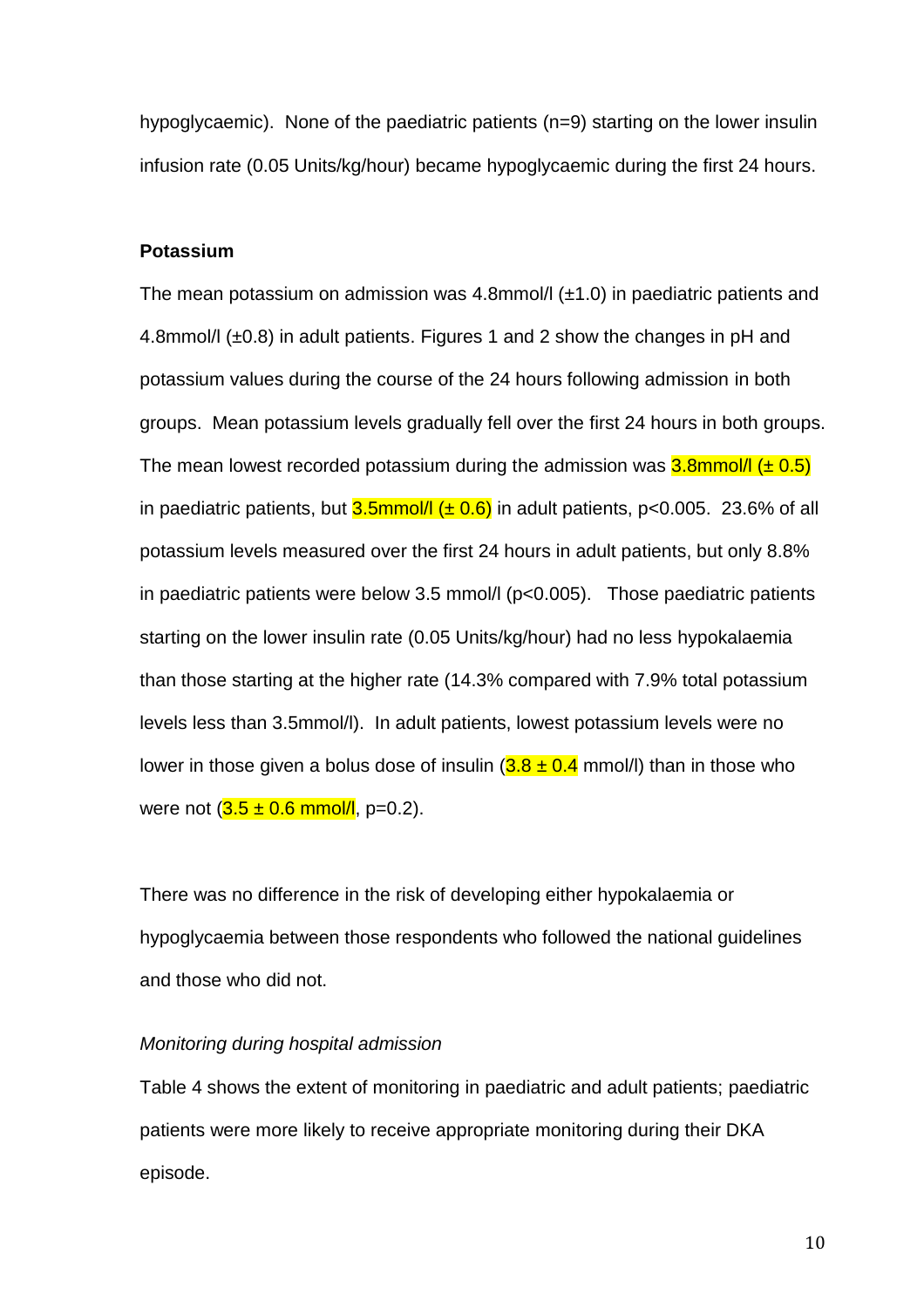#### *Resolution of DKA and discharge planning*

The median length of time to resolution of DKA in the paediatric patients was 16.03 hours (IQR 10.0, 21.03) and in the adult patients was 18.18 hours (IQR 9.66, 34.12). Table 4 shows the steps involved at the resolution of DKA and transfer onto subcutaneous insulin. The majority of paediatric and adult patients had some educational input, but very few of either group had any psychology input before discharge.

#### **Conclusions**

This large study is the first to compare the management of DKA in young adults and adolescents on a national basis. The quality of care is generally good in both adult and paediatric services, and the majority of patients receive appropriate monitoring and treatment according to national guidelines. However there are still a minority of adults (14%) and adolescents in paediatric care (10%) who were not treated according to national guidelines. Furthermore it is of some concern that adult specialist diabetes services were managing DKA in a small number of children down to 10 years of age, using adult guidelines. In addition, a significant proportion of each group developed hypoglycaemia and /or hypokalaemia during treatment.

The identified precipitating causes were different between the groups, with nonadherence identified in around half of the paediatric patients, but only a quarter of the adult patients. The fact that 37% of the paediatric group and 42% of the adult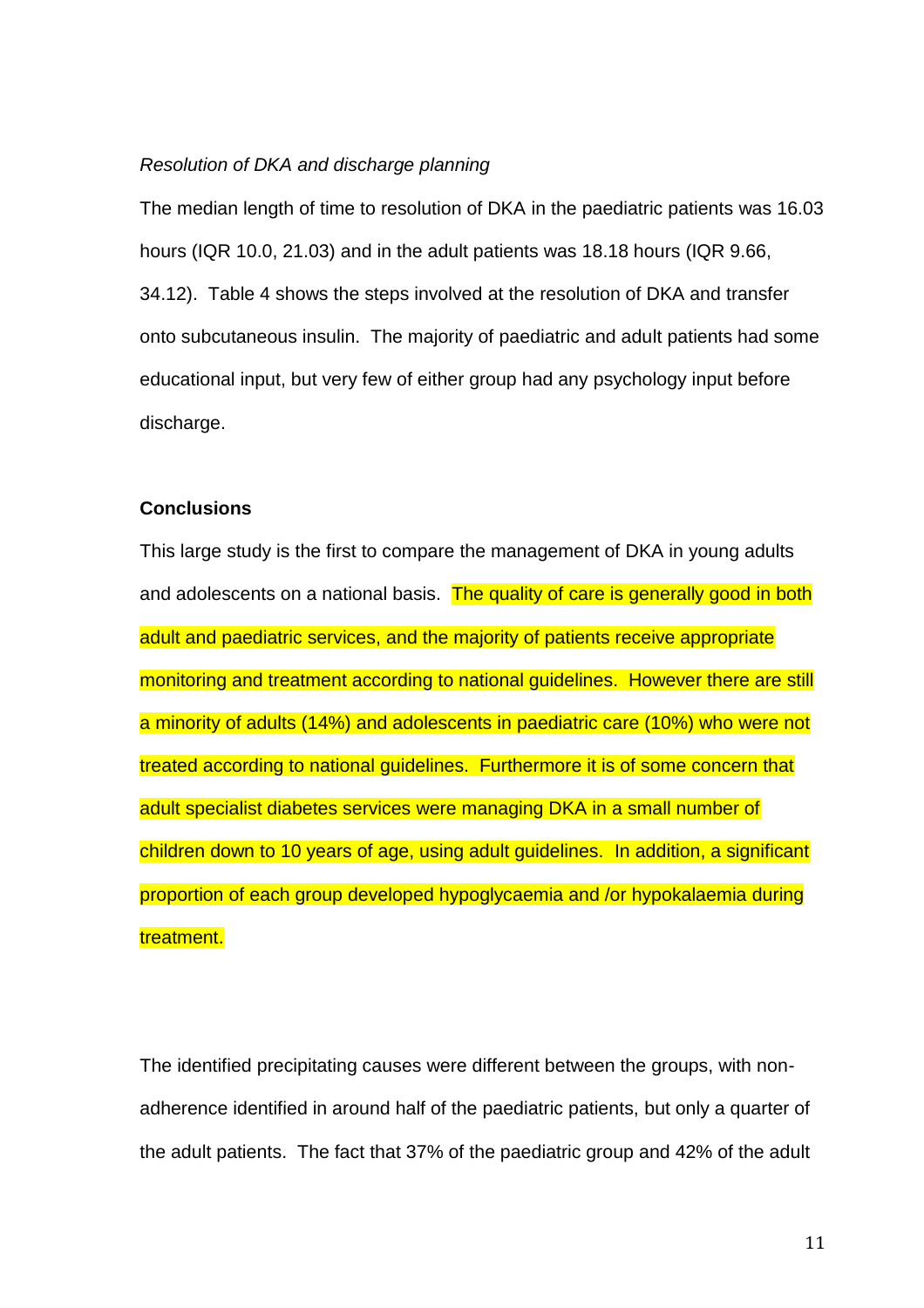patients had had at least 1 episode of DKA in the previous 12 months (up to 7 admissions in one patient) suggest that many of the admissions are a result of nonadherence, even though adult patients are more likely to be recorded with 'gastroenteritis'. Investigation routinely includes a chest X-ray in the adult patients, although none were reported to have pneumonia or any other condition which would be identified on a chest X ray. In young adults under the age of 22 years, this could be removed from the guidelines as a routine investigation, but left to clinical discretion, as in children.

In the National Paediatric Diabetes Audit, around a third of DKA episodes were at the diagnosis of diabetes [13]. However in our survey, only 4 patients (3.0%) were newly diagnosed. This is a very low number but may be because young people aged 14 and above are less likely to present in DKA at diagnosis than younger children (4-11% compared with 23-15% in children under the age of 4 years [13]). Seven patients (1 paediatric and 6 adult) developed DKA as an existing in-patient. This is clearly a major safety concern. This has been identified as a particular problem in the National Diabetes Inpatient Audit in adults [1] and is currently a focus of improved training of ward nurses and junior doctors in the importance of monitoring of diabetes, and adequate insulin replacement [14].

#### *Fluid and Insulin management*

Although a large paediatric randomised study of various fluid regimes is currently underway in the US [15], in the UK the use of 0.9% sodium chloride solution ('normal saline') is now almost universal in both adult and paediatric services. In the paediatric patients, those receiving a sodium chloride bolus had a lower pH.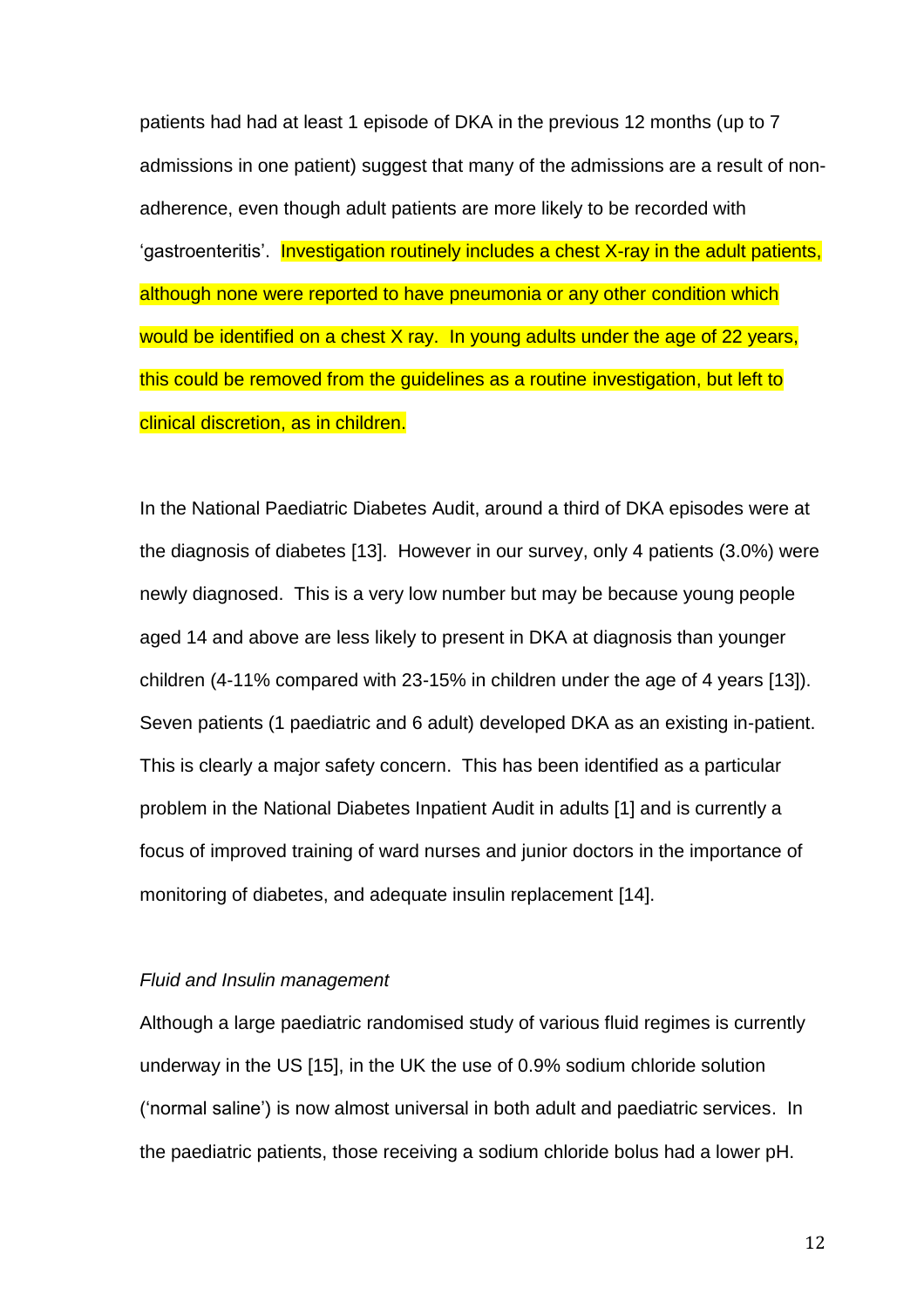A small number of adult patients (17%) received an insulin bolus, despite guidelines which do not recommend it, and two of these patients were under the age of 18 years. This is not appropriate treatment because in children under 18, the JBDS guideline recommends that the paediatric BSPED guideline is followed, which advises against a bolus dose of insulin because it is unnecessary and in this age-group it can increase the risk of cerebral oedema [7]. Furthermore paediatric guidelines recommend a delay in starting insulin for at least an hour after starting intravenous fluids, because early insulin has been shown to increase the risk of cerebral oedema [7]. This recommendation is being followed in the paediatric patients who started insulin 100 minutes after admission, compared to 39 minutes in the adult patients, but this is another concern for children who are being treated with adult guidelines.

#### *Monitoring during management*

Not all patients, either adult or paediatric, appear to have been seen by senior doctors during the early management. Only 69% responders felt that an appropriate monitoring strategy had been established in the adult patients (compared to 85% in the paediatric patients); lower rates of regular monitoring of capillary glucose, vital signs etc were recorded in adults. 90% of all patients had their blood ketone levels measured initially, but only 60% repeatedly through the episode.

One third of all patients, both adult and paediatric, developed hypoglycaemia. In adult patients hypoglycaemia has been shown to be a strong predictor for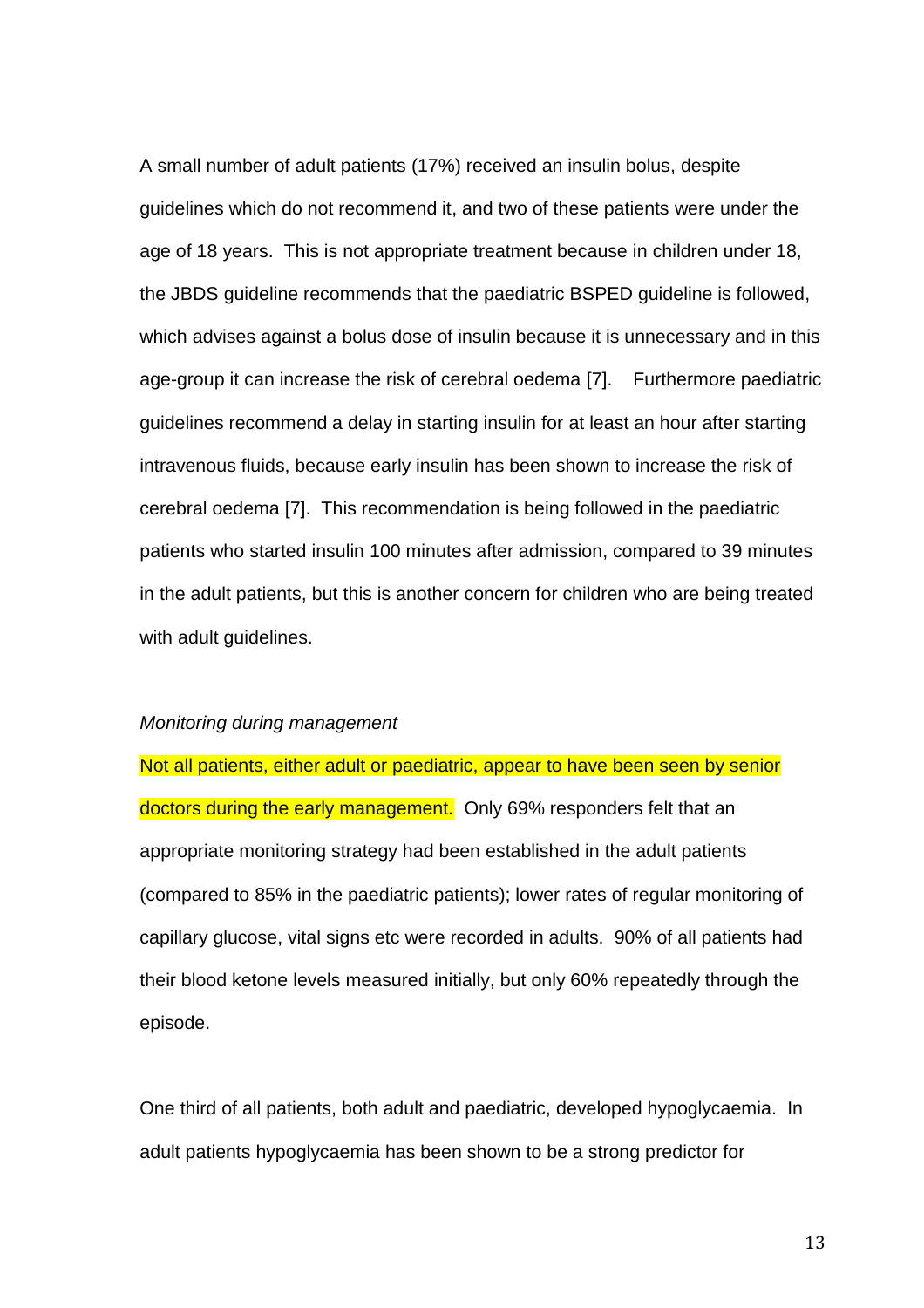increased length of hospital stay and mortality [16]. This suggests that either the insulin dose (fixed rate or bolus) was excessive. None of the paediatric patients started on the 0.05 Units/kg/hour insulin infusion developed hypoglycaemia, but in order to convincingly answer the question of which dose is safer, a randomised controlled trial of 0.1 Units/kg/hour compared with 0.05 Units/kg/hour needs to be carried out in both children and young adults [17,18]. Also a much smaller number of paediatric patients were changed to 10% glucose (52% compared with 80% adults) when their blood glucose level fell.

Hypokalaemia also occurred in large numbers of patients, but there was more than twice the incidence of hypokalaemia in the adult compared with the paediatric patients, although no [KD6] evidence of harm. Both JBDS and BSPED guidelines suggest adding 40 mmol potassium per litre of intravenous fluid, but the JBDS guidelines recommend that no potassium be prescribed if the serum potassium level remains above 5.5 mmol/l and it should only be added if the patient is passing urine [9]. Since most of the difference of the fall of blood potassium levels which we observed, occurred during the first 2 hours of treatment (figure 2), it is possible that the delay while waiting for urine to be produced may be important. The delay in starting the insulin infusion for at least an hour after the start of intravenous fluids may also help to prevent an early fall in potassium levels in the paediatric  $K\text{D7}$ patients.

#### *Resolution of DKA and discharge*

The majority of adult and paediatric patients (over 90%) were referred to and seen by the diabetes team before discharge. However, the vast majority of all children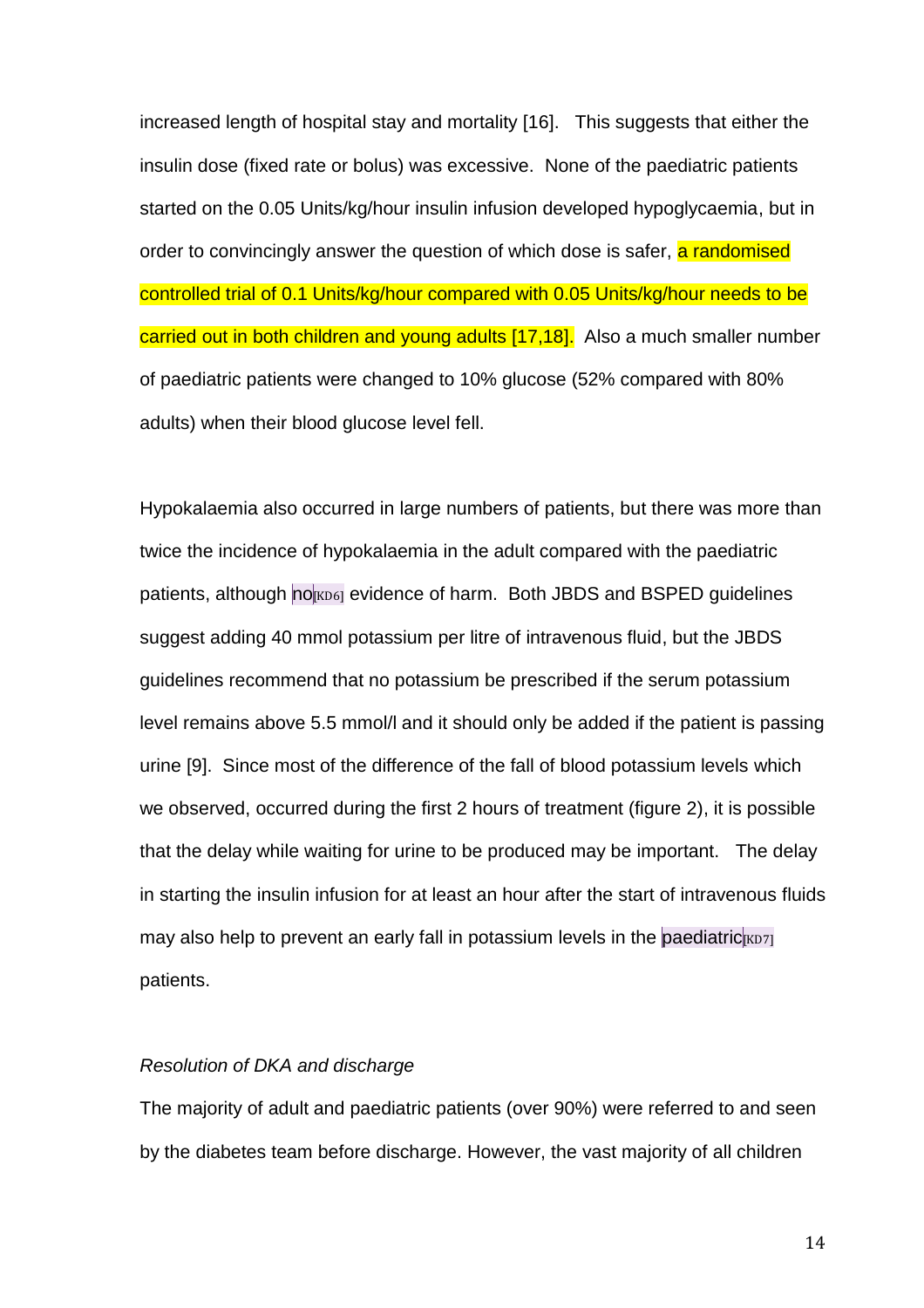and young people did not receive psychological support prior to discharge. The provision of this service is known to be lacking in many teams although generally advocated as an important part of a diabetes team. The higher rate of paediatric psychology input compared to the adult services (11.4% vs 5.6%) may be a reflection of the increased psychology provision through the Best Practice Tariff in England [19]. It would be very beneficial if this tariff could also be extended to adult services for young people up to the age of 25 years, especially as a high proportion of the episodes of DKA are related to adherence difficulties.

#### *Limitations of the Study*

We asked for voluntary contributions from teams across the UK, and for unselected sequential cases, but come case selection may have occurred. Despite this, we feel that the forms returned are likely to be a good representation of patients presenting daily to emergency adult teams and paediatric services across the UK and elsewhere, and this is the largest study of its kind reported. This survey was not designed to look at prevalence or risk factors of DKA, but rather at quality of management.

#### *Summary*

These data represent the largest ever nationwide survey on the management of DKA. For the first time this has allowed a comparison of the management and outcomes in adolescents and young people from the age of 14 to 22, managed in paediatric and adult services. Although guidelines are largely followed in both groups, we have highlighted a small group of children being treated with adult guidelines, which is a concern. There is a significant risk of hypokalaemia in the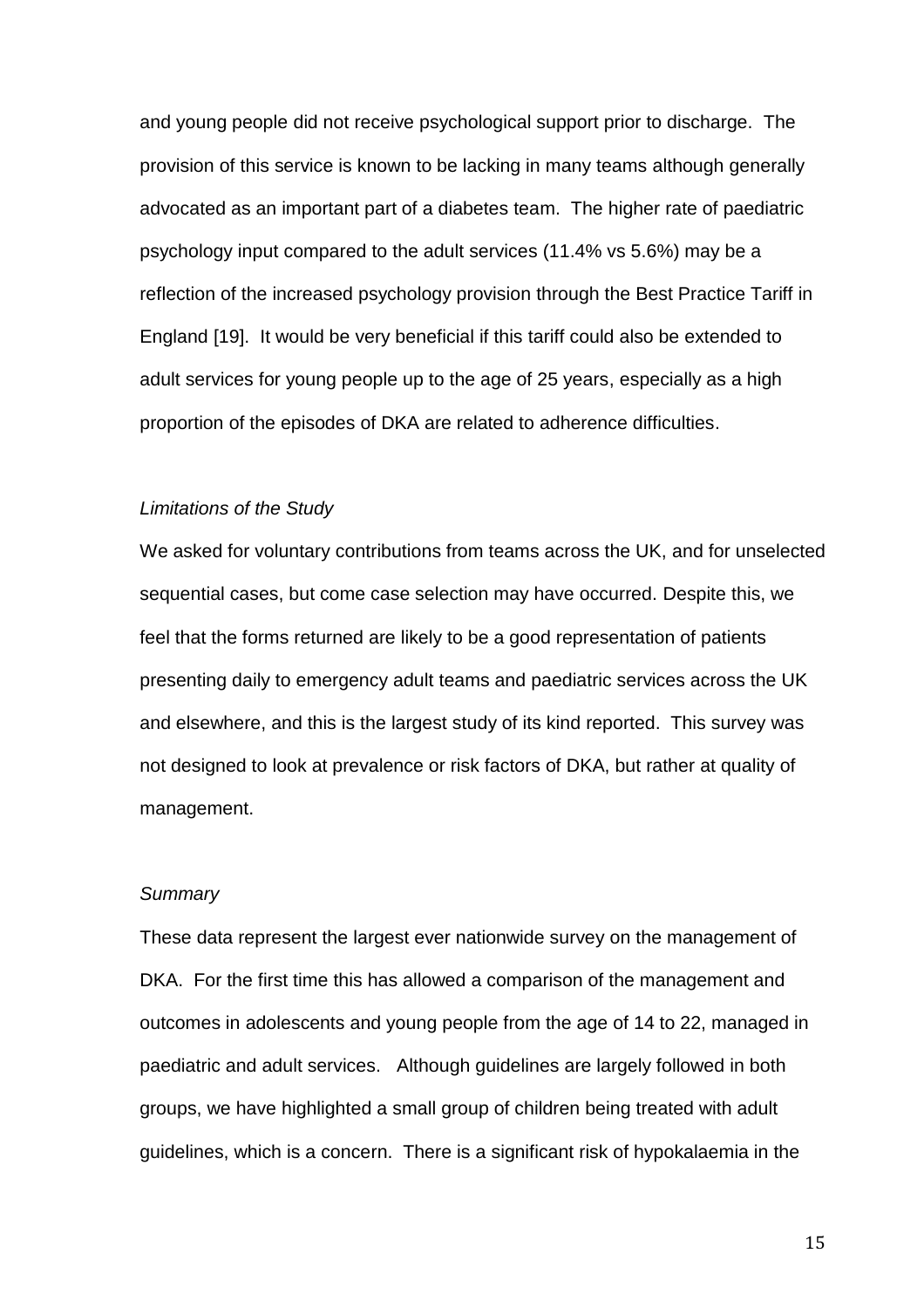adult patients and of hypoglycaemia in both groups. This suggests that the potassium and glucose replacement regimens, and insulin replacement, need to be studied further in randomised trials in both paediatric and adult services. We feel that adult and paediatric teams need to work together to produce the safest guidelines for adolescents and young adults, who may have different requirements from older adults.

### **Acknowledgments**

We thank the steering committee of JBDS who helped develop the audit forms. We are very grateful for the invaluable help of Chris Jones, administrator for JBDS and the Diabetes Inpatient Specialist Nurse group for her tireless efforts in producing follow-up data for individual hospitals. We thank the ACDC and the BSPED as well as the children's diabetes networks and in particular Julie Oliver for repeated reminders to paediatricians to return forms. We thank Chris Ratcliff and Tony Waeland from the Norfolk and Norwich University Hospitals NHS Foundation Trust clinical audit and improvement department for stepping in. We are also grateful to Diabetes UK and ABCD for their support and help promoting the survey. Finally, we would like to extend our gratitude to all clinicians who completed the individual patient forms. The guarantor of the paper is Dr Ketan Dhatariya.

**Funding:** All of the authors are employees of the UK National Health Service

### **Contribution Statement**

KD designed the adult survey and JE adapted for the paediatric survey. JE, KD and IN analysed the data, and JE and KD prepared the paper.

### **Conflict of Interest Statement**

None of the authors has any conflict of interest associated with this manuscript.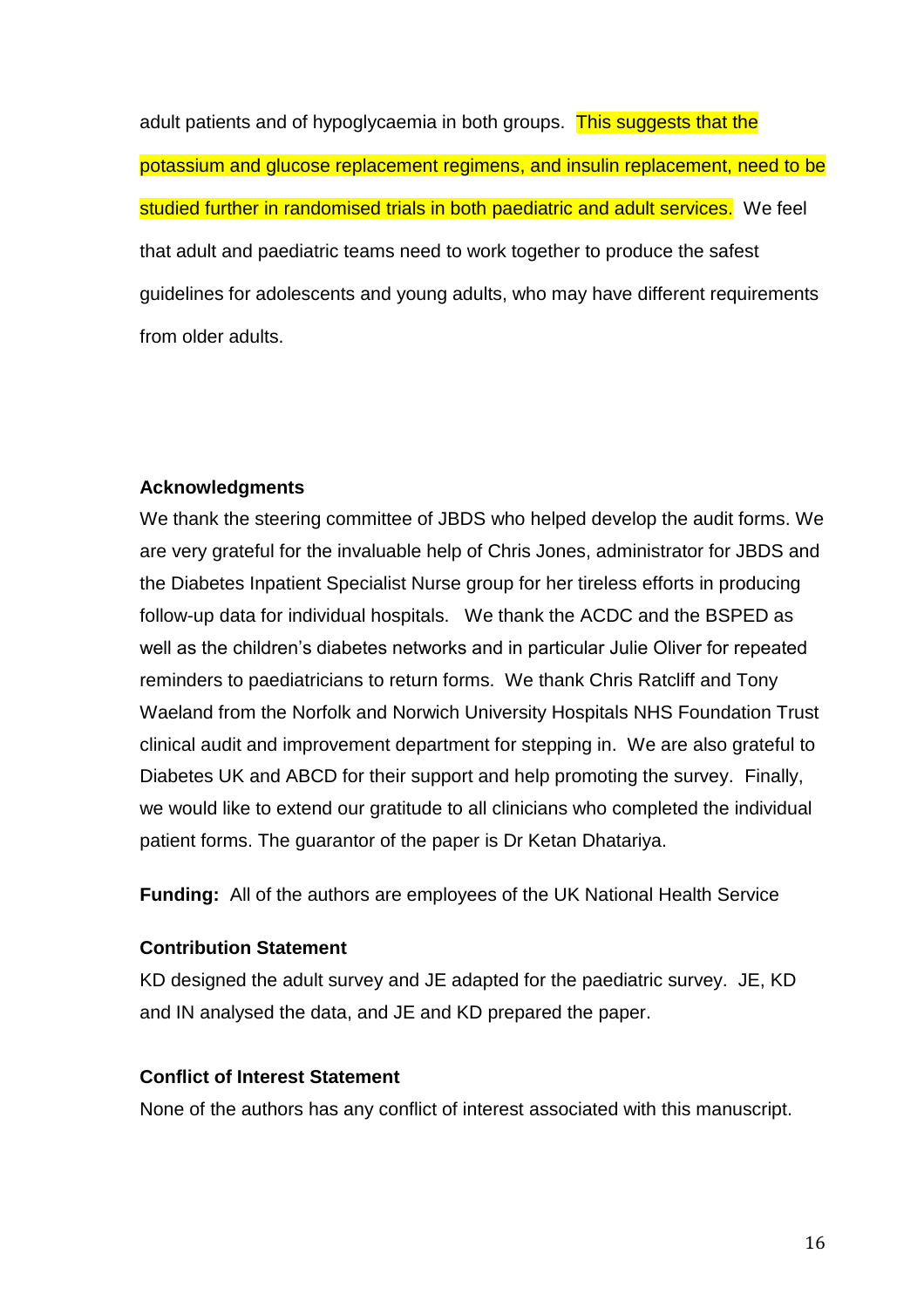### **Legends**

### **Table 1**

Care setting in Paediatric patients compared with Adult patients. Shaded boxes show major differences.

### **Table 2**

Precipitating cause for the episode of DKA in Paediatric patients compared with Adult patients (more than one cause in some patients). Shaded boxes show major differences.

### **Table 3**

Management of the Paediatric and Adult patients in the first hour after diagnosis of DKA was made. The number and percentage of missing data for each variable is shown. Shaded boxes show major differences.

NA = not applicable JBDS – Joint British Diabetes Societies for Inpatient Care Group BSPED – British Society of Paediatric Endocrinology and Diabetes ICU – Intensive Care Unit ECG – Electrocardiogram CXR – Chest X-Ray

### **Table 4**

Ongoing DKA management, outcome and discharge. The number and percentage of missing data for each variable is shown. Shaded boxes show major differences.  $NA = not applicable$ 

### **Figure 1**

Changes in plasma pH over time. Paediatric values in the dashed line and adult values in the solid line. Results are shown as mean of all values at each hour.

### **Figure 2**

Changes in plasma potassium levels over time. Paediatric values in the dashed line and adult values in the solid line. Results are shown as mean and standard deviations of all values at each hour.

### **Online Appendices 1 and 2**

Questionnaires sent to all adult and paediatric diabetes teams in all UK hospitals

### **Online Appendix 3**

List of all contributing hospitals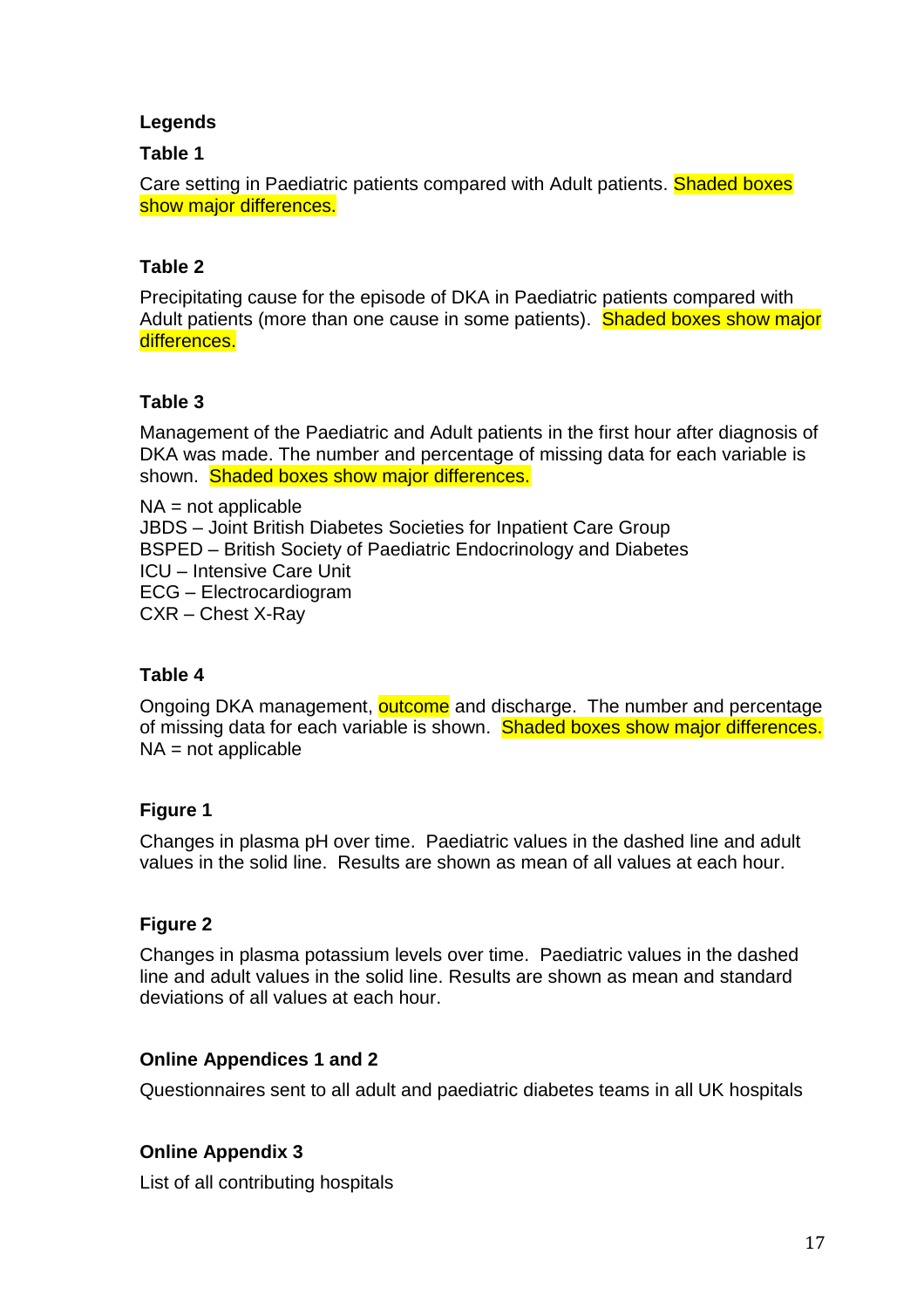#### **References**

- 1. Health and Social Care Information Centre (2014) National Diabetes Inpatient Audit (NaDIA), Open data - 2013 <http://www.hscic.gov.uk/catalogue/PUB14358>, accessed 16<sup>th</sup> July 2015
- 2. Faich GA, Fishbein HA, Ellis SE (1983); The epidemiology of diabetic acidosis: a population-based study. Am J Epidemiol 117: 551-558
- 3. British Society of Paediatric Endocrinology and Diabetes (2013) Guidelines for the management of diabetic ketoacidosis 2009 (minor review 2013) <http://www.bsped.org.uk/clinical/docs/DKAGuideline.pdf>, accessed 16<sup>th</sup> July 2015
- 4. Edge JA, Ford-Adams ME, Dunger DB (1999); Causes of death in children with insulin dependent diabetes 1990 - 1996. Arch Dis Child 81: 318-323
- 5. Glaser N, Barnett P, McCaslin I et al (2001); Risk factors for cerebral edema in children with diabetic ketoacidosis. N Eng J Med 344: 264-269
- 6. Muir AB, Quisling RG, Yang MC, Rosenbloom AL (2004); Cerebral edema in childhood diabetic ketoacidosis: Natural history, radiographic findings, and early identification. Diabetes Care 27: 1541-1546
- 7. Edge JA, Jakes RW, Roy Y et al (2006); The UK case–control study of cerebral oedema complicating diabetic ketoacidosis in children. Diabetologia 49: 2002-2009
- 8. Savage MW, Sinclair-Hammersley M, Rayman G and others (2010) The management of diabetic ketoacidosis in adults [http://www.diabetologists](http://www.diabetologists-abcd.org.uk/JBDS/JBDS_IP_DKA_Adults.pdf)[abcd.org.uk/JBDS/JBDS\\_IP\\_DKA\\_Adults.pdf,](http://www.diabetologists-abcd.org.uk/JBDS/JBDS_IP_DKA_Adults.pdf) accessed 16th July 2015
- 9. Savage MW, Dhatariya KK, Kilvert A et al (2011); Joint British Diabetes Societies guideline for the management of diabetic ketoacidosis. Diabetic Med 28: 508-515
- 10. Dhatariya K, Savage M, Kelly T and others (2013) Joint British Diabetes Societies Inpatient Care Group. The management of diabetic ketoacidosis in adults. Second edition. Update: September 2013 [http://www.diabetologists](http://www.diabetologists-abcd.org.uk/JBDS/JBDS_IP_DKA_Adults_Revised.pdf)[abcd.org.uk/JBDS/JBDS\\_IP\\_DKA\\_Adults\\_Revised.pdf](http://www.diabetologists-abcd.org.uk/JBDS/JBDS_IP_DKA_Adults_Revised.pdf), accessed 16th July 2015
- 11. Dhatariya K (2015); The evolution of DKA management. Br J Diabetes Vasc Dis 15: 31-33
- 12. Dhatariya KK, Nunney I, Higgins K, Sampson MJ, Iceton G (2015); A national survey of the management of diabetic ketoacidosis in the UK in 2014. Diabetic Med In press:
- 13. Royal College of Paediatrics and Child Health (2015) National Paediatric Diabetes Audit 2013-14. Part 1. Care processes and outcomes.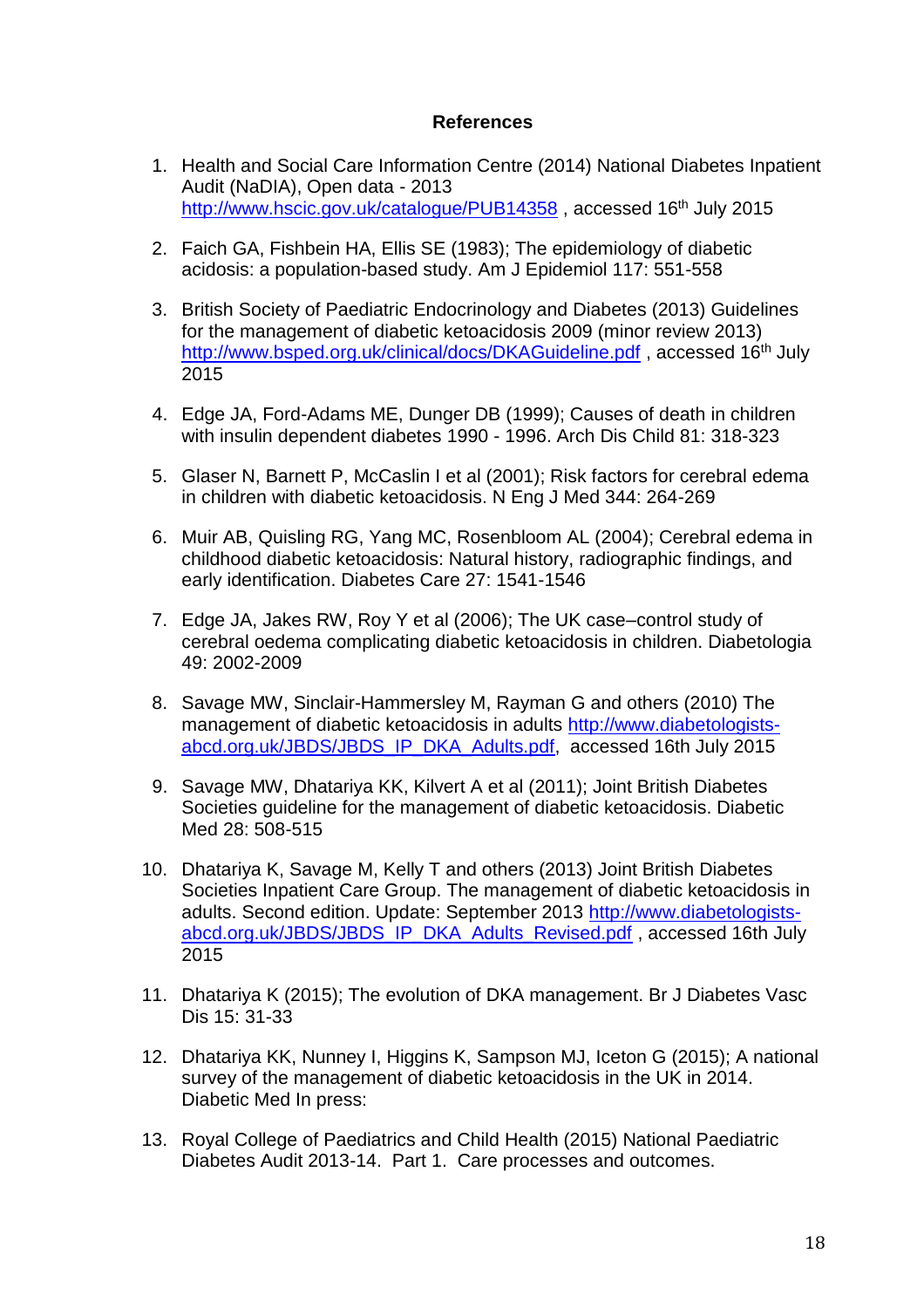[http://www.rcpch.ac.uk/system/files/protected/page/2014%20NPDA%20Repor](http://www.rcpch.ac.uk/system/files/protected/page/2014%20NPDA%20Report%201%202014%20FINAL.pdf) [t%201%202014%20FINAL.pdf](http://www.rcpch.ac.uk/system/files/protected/page/2014%20NPDA%20Report%201%202014%20FINAL.pdf) , accessed 16th July 2015

- 14. Virtual College (2014) The safe use of insulin 2014 update e learning module<http://www.virtual-college.co.uk/products/safe-insulin.aspx> , accessed 16th July 2015
- 15. Glaser NS, Ghetti S, Casper TC, Dean JM, Kupperman N (2013); Pediatric diabetic ketoacidosis, fluid therapy, and cerebral injury: the design of a factorial randomized controlled trial. Pediatr Diabetes 14: 435-446
- 16. Garg R, Hurwitz S, Turchin A, Trivedi A (2013); Hypoglycemia, with or without insulin therapy, is associated with increased mortality among hospitalized patients. Diabetes Care 36: 1107-111026.
- 17. Puttha R, Cooke D, Subbarayan A et al (2010); Low dose (0.05 units/kg/h) is comparable with standard dose (0.1 units/kg/h) intravenous insulin infusion for the initial treatment of diabetic ketoacidosis in children with type 1 diabetes an observational study. Pediatr Diabetes 11: 12-17
- 18. Al Hanshi S, Shann F (2011); Insulin infused at 0.05 versus 0.1 units/kg/hr in children admitted to intensive care with diabetic ketoacidosis. Pediatr Crit Care Med 12: 137-140
- 19. Department of Health (2015) Payment by Results. Guidance for 2013-14 [https://www.gov.uk/government/uploads/system/uploads/attachment\\_data/file/](https://www.gov.uk/government/uploads/system/uploads/attachment_data/file/214902/PbR-Guidance-2013-14.pdf) [214902/PbR-Guidance-2013-14.pdf](https://www.gov.uk/government/uploads/system/uploads/attachment_data/file/214902/PbR-Guidance-2013-14.pdf), accessed 16<sup>th</sup> July 2015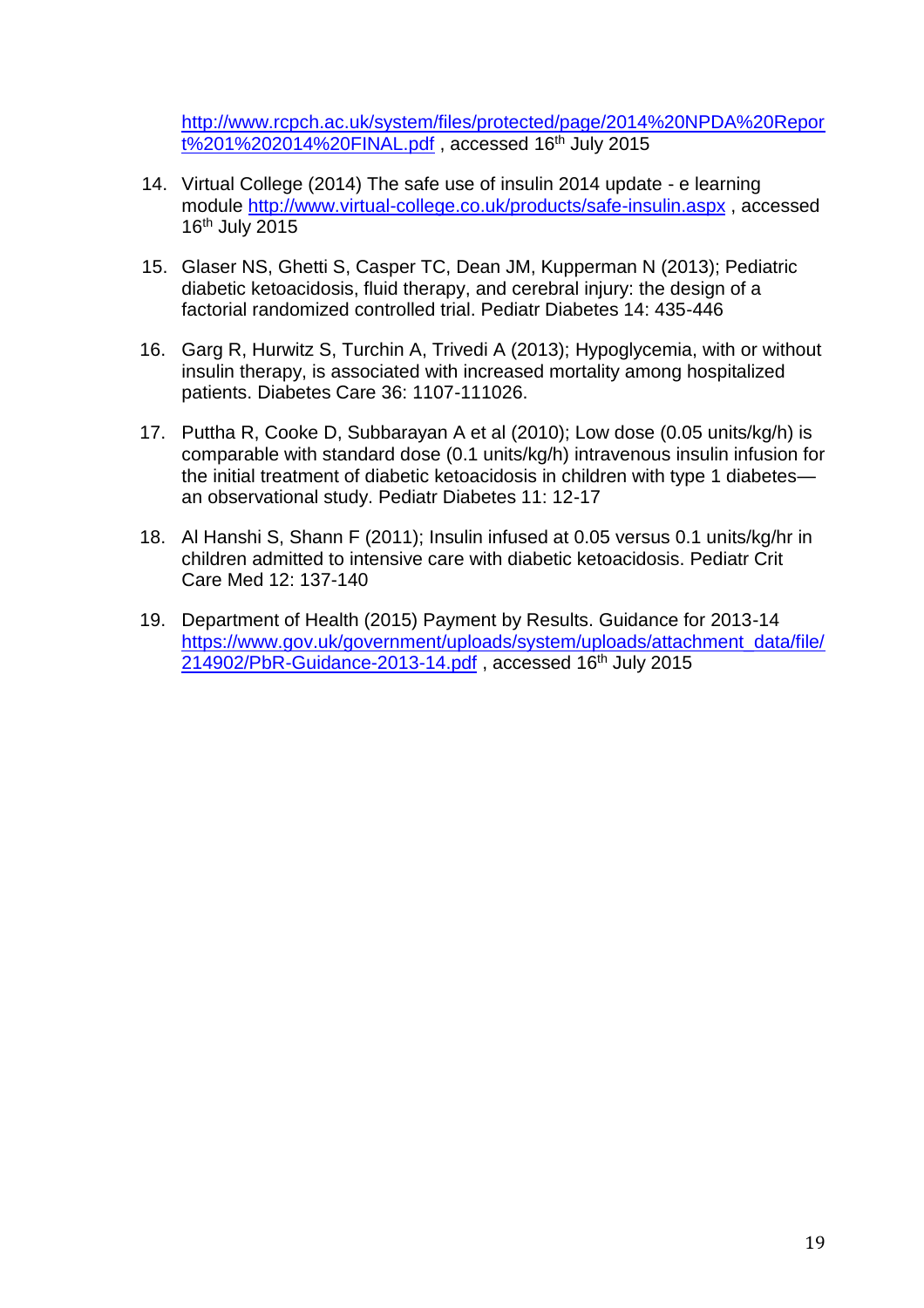# Table 1

|                   |                               | Paediatric (n=71) | Adult $(n=64)$ |
|-------------------|-------------------------------|-------------------|----------------|
| Gender            | Male                          | 53.5%             | 50%            |
|                   | Female                        | 46.5%             | 50%            |
| Treatment<br>Area | Level 1 (General ward)        | 21.4%             | 10.9%          |
|                   | Level 2 (High<br>dependency)  | 41.4%             | 12.5%          |
|                   | Level 3 (Intensive care)      | 2.9%              | 12.5%          |
|                   | <b>Acute Medical Unit</b>     | 5.7%              | 43.8%          |
|                   | <b>Accident and Emergency</b> | 18.6%             | 10.9%          |
|                   | Combination                   | 8.6%              | 9.4%           |
|                   | Missing data                  | 1.4%              | 0              |

# Table 2

| Precipitating cause of DKA identified | Paediatric (n=62) | Adult $(n=50)$ |  |
|---------------------------------------|-------------------|----------------|--|
|                                       |                   |                |  |
| New diabetes diagnosis                | $1(1.4\%)$        | 3(4.5%)        |  |
| Infection                             | 9(12.7%)          | 14 (21.9%)     |  |
| Alcohol                               | 2(2.8%)           | 4(6.3%)        |  |
| Gastroenteritis                       | 7(9.9%)           | $9(14.1\%)$    |  |
| Non-adherence                         | 37 (52.1%)        | 16 (25%)       |  |
| Appendicitis/pancreatitis             | 0                 | $2(3.1\%)$     |  |
| Insulin pump problems                 | $5(7.0\%)$        | $\overline{0}$ |  |
| Psychological including anorexia      | 2(2.8%)           | 3(4.5%)        |  |
| No precipitating cause identified     | $8(11.3\%)$       | 13 (20.3%)     |  |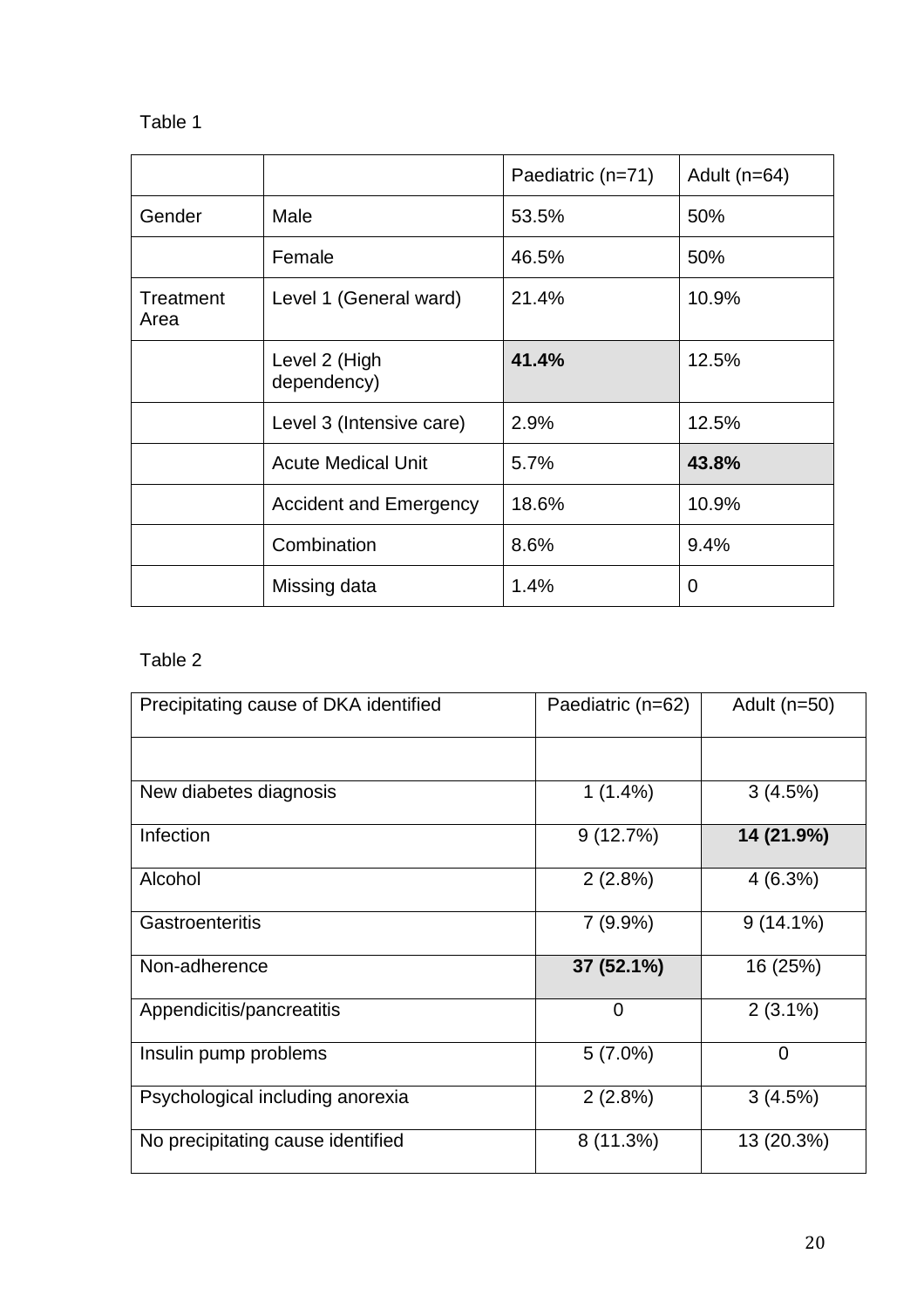|                                                             | Paediatric Reports (n=71) |          |                          | <b>Adult Reports (n=64)</b> |                         |                          |  |
|-------------------------------------------------------------|---------------------------|----------|--------------------------|-----------------------------|-------------------------|--------------------------|--|
| <b>Variable</b>                                             | Yes $(\%)$                | No (%)   | Missing / N/A<br>(n (%)) | Yes $(\%)$                  | No (%)                  | Missing / N/A<br>(n (%)) |  |
| Was the diagnosis made using JBDS<br>criteria?              | 77.5                      | 1.4      | 15(21.1)                 | 59.4                        | 1.6                     | 25(39.0)                 |  |
| Seen by ICU or a senior within 12 hours of<br>admission?    | 76.1                      | 18.3     | 4(5.6)                   | 84.4                        | 6.2                     | 6(9.3)                   |  |
| Was care given according to BSPED/JBDS<br>guidelines?       | 84.5                      | 9.6      | 4(5.6)                   | 76.6                        | 14.1                    | 6(9.3)                   |  |
| Was the care given in an appropriate area?                  | 100                       | $\Omega$ | $\overline{0}$           | 93.4                        | 3.1                     | 2(3.1)                   |  |
| Was a bolus insulin dose given?                             | n/a                       | n/a      | n/a                      | 17.2                        | 78.1                    | 3(4.7)                   |  |
| Was a fixed rate insulin infusion used?                     | 98.6                      | 1.4      | 0                        | 95.3                        | 4.7                     | $\overline{\mathbf{0}}$  |  |
| Was the insulin infusion started at 0.05<br>units/kg/hour?  | 12.9                      | 87.1     | $\overline{0}$           | n/a                         | n/a                     | n/a                      |  |
| Was the insulin infusion started at 0.1<br>units/kg/hour?   | 87.1                      | 12.9     | $\overline{0}$           | 100                         | $\overline{\mathbf{0}}$ | $\overline{\mathbf{0}}$  |  |
| Was a bolus of 0.9% sodium chloride<br>solution given?      | 63.4                      | 32.4     | 3(4.3)                   | n/a                         | n/a                     | n/a                      |  |
| Was intravenous 0.9% sodium chloride<br>solution used?      | 98.6                      | 1.4      | $\overline{0}$           | 98.4                        | 1.6                     | $\overline{\mathbf{0}}$  |  |
| Potassium replacement in accordance with<br>local protocol? | 93.0                      | 4.2      | 2(2.8)                   | 82.8                        | 9.4                     | 5(7.8)                   |  |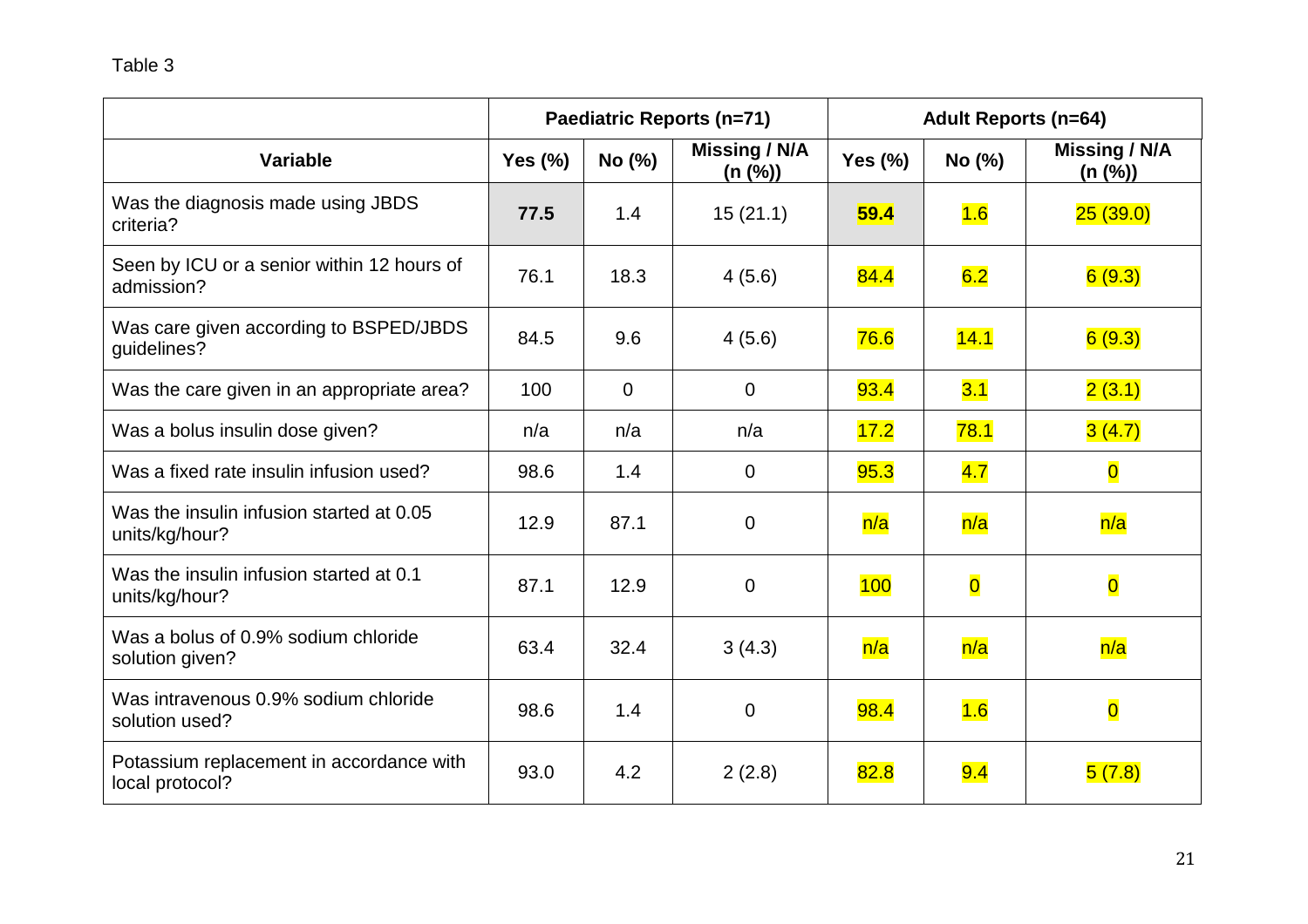| Early warning score recorded?     | 74.7 | 14.1           | 8(11.3)        | 90.6        | 6.3                     | 2(3.1)                  |
|-----------------------------------|------|----------------|----------------|-------------|-------------------------|-------------------------|
| Respiratory rate recorded?        | 91.6 | $\overline{0}$ | 6(8.4)         | 98.4        | $\overline{\mathbf{0}}$ | 1(1.6)                  |
| Temperature recorded?             | 91.6 | $\overline{0}$ | 6(8.4)         | 98.4        | $\overline{\mathbf{0}}$ | 1(1.6)                  |
| Pulse rate recorded?              | 91.6 | $\overline{0}$ | 6(8.4)         | 100         | $\overline{\mathbf{O}}$ | $\overline{\mathbf{O}}$ |
| Oxygen saturations recorded?      | 91.6 | $\overline{0}$ | 6(8.4)         | 100         | $\overline{\mathbf{0}}$ | $\overline{\mathbf{O}}$ |
| Glasgow come scale recorded?      | 98.6 | 1.4            | $\overline{0}$ | 90.6        | 6.3                     | 2(3.1)                  |
| Full history recorded?            | 100  | $\overline{0}$ | $\overline{0}$ | 96.9        | 3.1                     | $\overline{\mathbf{O}}$ |
| Full examination recorded?        | 100  | $\overline{0}$ | $\overline{0}$ | 89.1        | 4.7                     | 4(6.2)                  |
| Blood ketones recorded?           | 91.6 | 8.4            | 0              | 89.1        | 10.9                    | $\overline{\mathbf{O}}$ |
| Capillary blood glucose recorded? | 97.2 | 2.8            | $\mathbf 0$    | <b>98.4</b> | 1.6                     | $\overline{\mathbf{O}}$ |
| Venous plasma glucose recorded?   | 88.7 | 7.0            | 3(4.2)         | 96.9        | 1.6                     | 1(1.6)                  |
| Urea and electrolytes recorded?   | 98.6 | 1.4            | 0              | 100         | $\overline{\mathbf{0}}$ | $\overline{\mathbf{0}}$ |
| Venous blood gases recorded?      | 93.0 | 7.0            | $\overline{0}$ | 90.6        | 7.8                     | 1(1.6)                  |
| Full blood count performed?       | 97.2 | 1.4            | 1(1.4)         | 90.6        | 3.1                     | 4(6.3)                  |
| ECG performed?                    | 23.9 | 63.4           | 9(12.7)        | 73.4        | 20.3                    | 4(6.3)                  |
| CXR performed?                    | 12.7 | 77.5           | 7(9.9)         | 64.1        | 28.1                    | 5(7.8)                  |
| Urinalysis performed?             | 78.9 | 18.3           | 2(2.8)         | 67.2        | 20.3                    | 8(12.5)                 |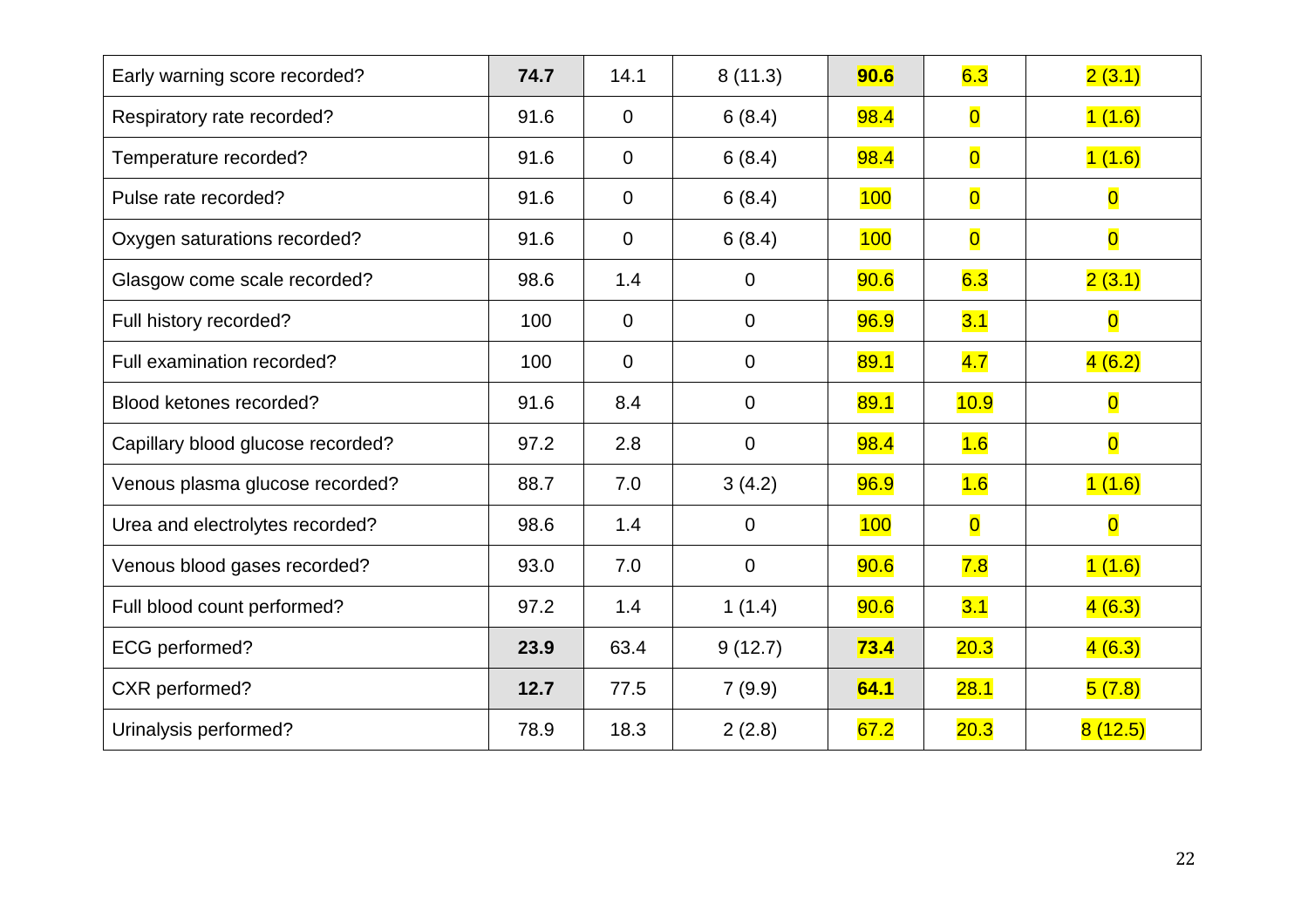|                                                                                   | <b>Paediatric Reports (n=71)</b> |                         |                                         | <b>Adult Reports (n=64)</b> |                         |                                     |
|-----------------------------------------------------------------------------------|----------------------------------|-------------------------|-----------------------------------------|-----------------------------|-------------------------|-------------------------------------|
| <b>Variable</b>                                                                   | Yes $(\%)$                       | No (%)                  | <b>Missing data</b><br>/ NA $(n \, (%)$ | Yes $(\%)$                  | No (%)                  | <b>Missing data</b><br>/ NA (n (%)) |
| Was an appropriate monitoring regimen<br>established?                             | 84.5                             | 11.3                    | 3(4.2)                                  | 68.8                        | 28.1                    | 2(3.1)                              |
| Capillary glucose levels measured hourly?                                         | 95.8                             | 4.2                     | $\mathbf 0$                             | 84.4                        | 14.1                    | 1(1.6)                              |
| Ketone levels measured hourly?                                                    | 69.0                             | 31.0                    | $\overline{0}$                          | 67.2                        | 28.1                    | 3(4.7)                              |
| Observations of vital signs taken hourly?                                         | 97.2                             | 2.8                     | $\mathbf 0$                             | 68.8                        | 26.6                    | 3(4.7)                              |
| Early warning score measured hourly?                                              | 77.5                             | 19.7                    | 2(2.8)                                  | 62.5                        | 32.8                    | 3(4.7)                              |
| Urine output documented?                                                          | 71.8                             | 25.4                    | 2(2.8)                                  | 68.8                        | 26.6                    | 3(4.7)                              |
| If patient was already on long-acting insulin,<br>was this continued?             | 45.1<br>$(n=53)$                 | 29.6                    | $\mathbf 0$                             | 88.4<br>$(n=43)$            | 11.6                    | $\overline{\mathbf{O}}$             |
| Was 10% glucose started when the glucose<br>dropped to <14mmol/l?                 | 52.1                             | 38.0                    | 7(9.9)                                  | 82.8                        | 10.9                    | 4(6.3)                              |
| Review of fluid balance with the rate of<br>normal saline amended if appropriate? | 67.6                             | 14.1                    | 13(18.3)                                | 65.6                        | 7.8                     | 17(26.6)                            |
| Did the patient ever develop<br>hypoglycaemia?                                    | 43.7                             | 56.3                    | $\overline{0}$                          | 35.9                        | 62.5                    | 1(1.6)                              |
| If progress was not satisfactory, did a senior<br>review occur?                   | 100<br>$(n=24)$                  | $\overline{\mathbf{O}}$ | $\overline{0}$                          | 100<br>$(n=19)$             | $\overline{\mathbf{0}}$ | $\overline{\mathbf{0}}$             |